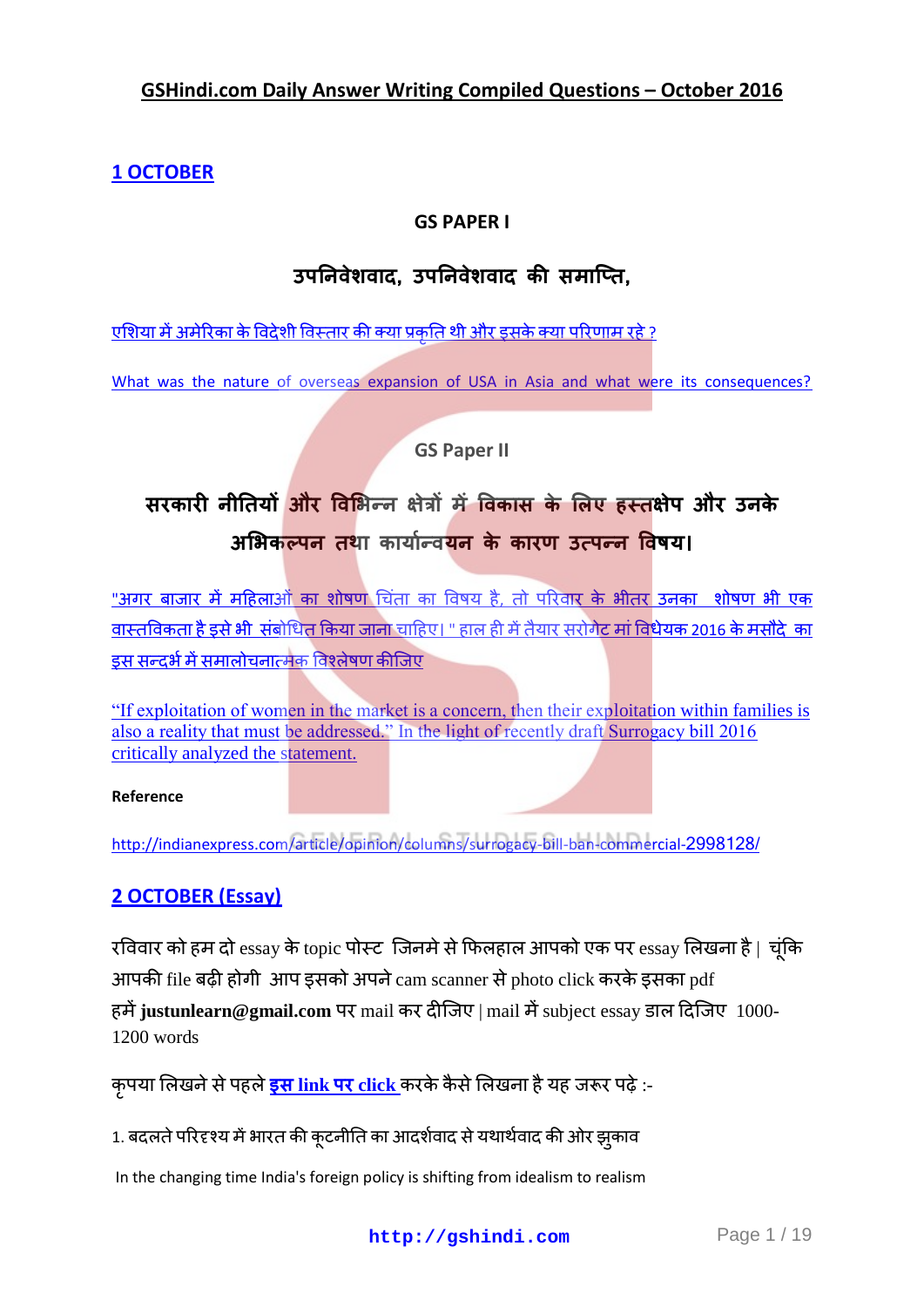2. मन्ष्य के विचार उसके व्यक्तित्व का प्रतिबिंब हैं।

Ideas of man are reflection of his personality

#### **[3 OCTOBER](http://gshindi.com/node/1265)**

#### **GS paper I**

## समाज की मुख्य विशेषताएं, भारत की विविधता

<u>भारत में बाल अपराधों में वृद्धि के क्या कारण हैं? आपका समाज में इस तरह के अपराधों को रोकने </u> के लिए क्या विचार है ?

[What are the causes of rising number of Juvenile crimes in India? What measures do you](http://gshindi.com/category/gs-paper-1/causes-of-rising-number-of-juvenile-crimes)  [propose to check such crimes in Society?](http://gshindi.com/category/gs-paper-1/causes-of-rising-number-of-juvenile-crimes)

#### **Reference:**

[http://www.thehindu.com/news/cities/Delhi/broken-families-failed-education-push-children](http://www.thehindu.com/news/cities/Delhi/broken-families-failed-education-push-children-into-crime-survey/article9143948.ece)[into-crime-survey/article9143948.ece](http://www.thehindu.com/news/cities/Delhi/broken-families-failed-education-push-children-into-crime-survey/article9143948.ece)

**GS Paper IV**

## स्**धारकों और प्रशासकों के जीवन तथा उ**नके उपदेशों से शिक्षा, मूल्य <mark>विकसित करने में परिवार,</mark> समाज और शैक्षणिक संस्थाओं की भूमिका।

<u>किशोर अपराध में वृद्धि के लिए परिवार और समाज जिम्मेदार है| आप इस बात से कंहा तक सहमत हैं</u> और इसे दर करने के लिए तत्काल क्या कदम उठाए जाने की जरूरत है?

[Family and society has onus for rise in Juvenile delinquency. How far you agree with this](http://gshindi.com/category/gs-paper-4/society-family-how-it-linked-to-juvenile-delinquency)  [and what steps needs to be taken urgently to rectify this?](http://gshindi.com/category/gs-paper-4/society-family-how-it-linked-to-juvenile-delinquency) **HINDI** 

#### **4 [OCTOBER](http://gshindi.com/category/mains-answer-writing/4-october-mains-answer-writing)**

#### **GS PAPER I**

# **महहऱाओॊ की ि ू भमका और महहऱा सगॊ ठन, जनसॊख्या एवॊ सम्बद्ध म ुद्द, े गरीबी और ववकासात्मक ववषय, शहरीकरण, उनकी समस्याएॊ और उनके रऺोऩाय।**

<u>हाल के दिनों में बाल शोषण के अपराधों में वृद्धि देखी [गई](http://gshindi.com/category/gs-paper-1/online-child-abuse) है। इसके लिए क्या कारक जिम्मेदार है और क्या</u> <u>आँनलाइन बाल शोषण जहां अक्सर अपराधि गमनाम होते हैं, से बच्चों को बचाने के लिए क्या किया जा सकता</u> है?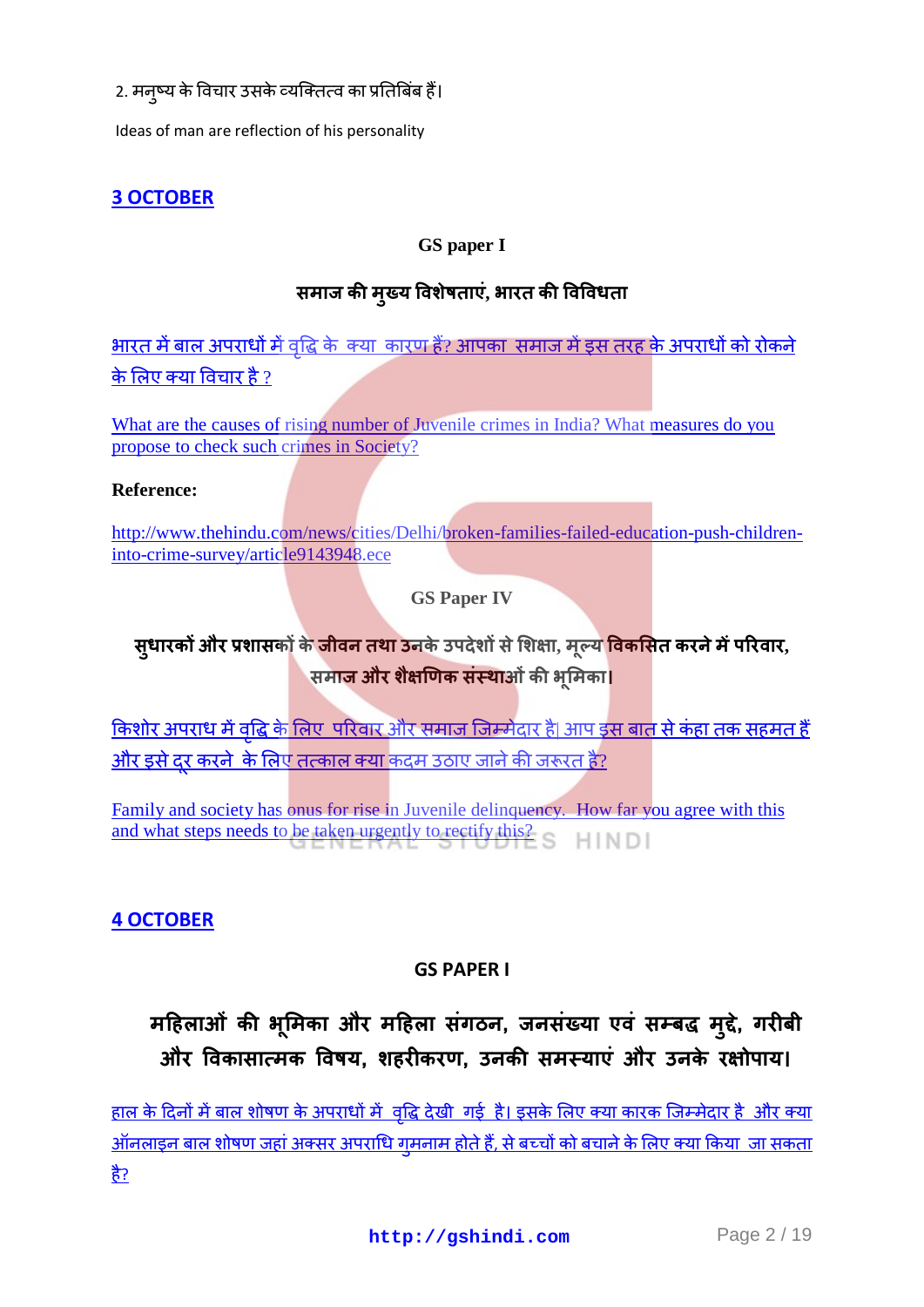[There has been Rise of child abuse in recent times. What are the factors responsible for this and](http://gshindi.com/category/gs-paper-1/online-child-abuse)  what action could be taken to protect children from online abuse where often perpetrators are [anonymous?](http://gshindi.com/category/gs-paper-1/online-child-abuse)

#### **Reference:**

[http://www.thehindu.com/news/national/other-states/figures-on-online-child-abuse-unreliable](http://www.thehindu.com/news/national/other-states/figures-on-online-child-abuse-unreliable-unicef/article9145473.ece)[unicef/article9145473.ece](http://www.thehindu.com/news/national/other-states/figures-on-online-child-abuse-unreliable-unicef/article9145473.ece)

#### **GS PAPER III**

## भारत में भूमि सुधार।

<u>["](http://gshindi.com/category/gs-paper-3/ecological-aspect-of-land)जमीन के लिए परस्पर विरोधी और प्रतिस्पर्धी मांग है जिसको पारिस्थितिक पहल की अनदेखी किये बिना</u> <u>विवेकपूर्ण तरीके से हल करना होगा |" भारत के सन्दर्भ में उपरोक्त कथन का समालोचनात्मक मुल्यांकन</u> कीजिए।

"Land has set of conflicting and competing demands that must be managed judiciously without [compromising ecological aspect." Critically analyse](http://gshindi.com/category/gs-paper-3/ecological-aspect-of-land) the statement in context of India.

#### **5 [OCTOBER](http://gshindi.com/category/mains-answer-writing/5-october-mains-answer-writing)**

#### **GS PAPER III**

# **िारि में खाद्य प्रसॊस्करण एवॊ सम्बप्न्धि उद्योग-कायाऺेत्र एवॊ महत्व, स्थान, ऊपरी और नीचे** की अपेक्षाए, आपूर्ति श्रृ**खला प्रबधन।**

<u>खाद्य अपव्यय भारत में एक दुविधा बन गया है, एक और जंहा काफी आबादी है जो भूखों रहते हैं तो दूसरी ओर</u> <u>इसमें किया गया निवेश भी व्यर्थ होता है । इस समस्या को कैसे सलझाया जा सकता और भारत में खादय बर्बादी </u> कोकम करने के नवाचार तरीके बताइए

[Food wastage poses a dilemma, while on the one hand considerable population which live in hunger](http://gshindi.com/category/gs-paper-3/food-wastage-in-india)  [and on the other hand there are huge losses of input resources. How this problem could be tackled](http://gshindi.com/category/gs-paper-3/food-wastage-in-india)  [and suggest some innovative ways to reduce food wastages in India?](http://gshindi.com/category/gs-paper-3/food-wastage-in-india)

#### **Reference:**

<http://www.dailypioneer.com/columnists/oped/tackling-food-wastage-in-india.html>

#### **GS PAPER II**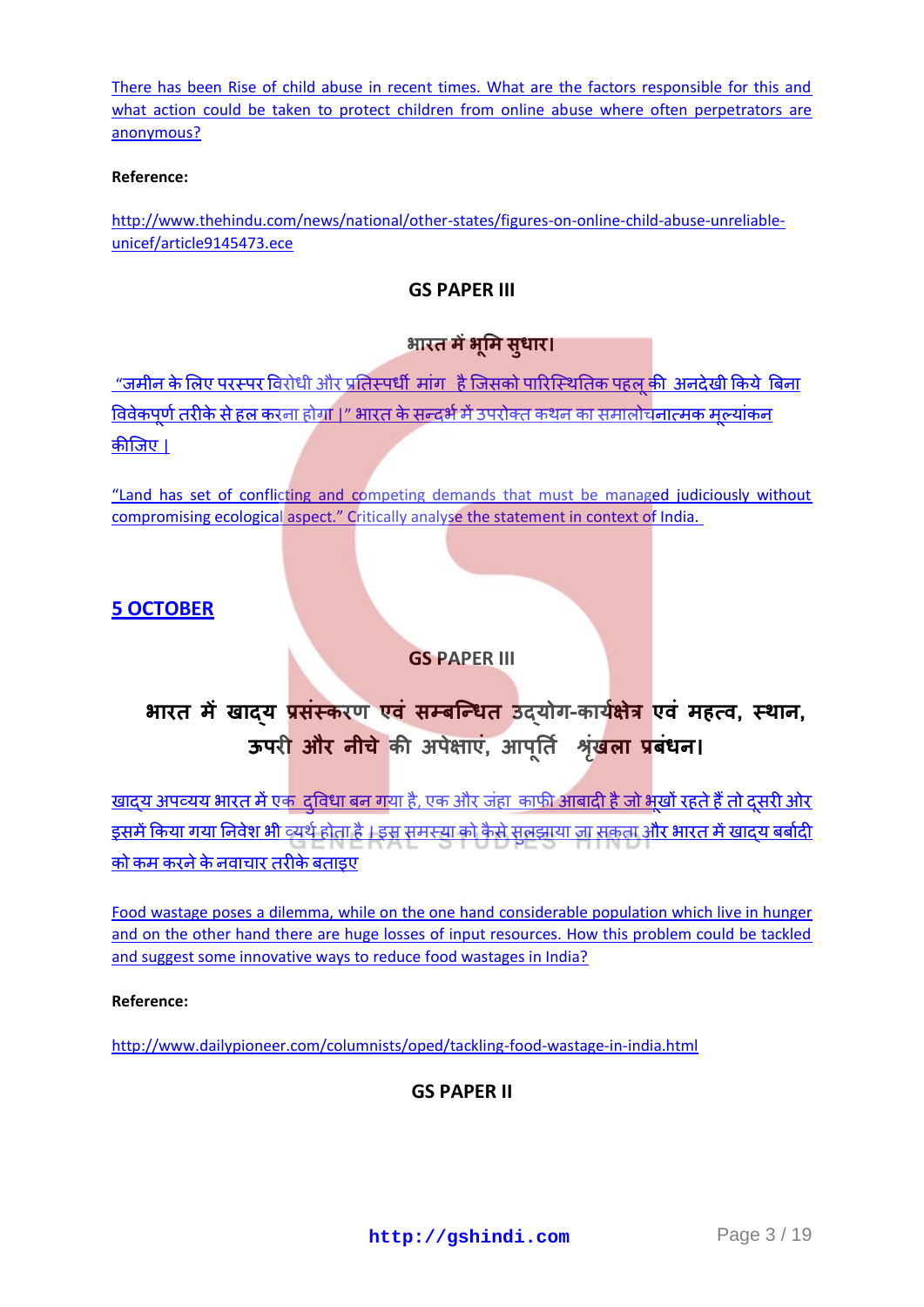## **सरकारी नीनियों और ववभिन्न ऺेत्रों में ववकास के भऱए हस्िऺेऩ और उनके** अभिकल्पन तथा कार्यान्वयन के कारण उत्पन्न विषय।

<u>अंग तस्करी की घटनाओं में वृद्धि नीति निर्माताओं के लिए त्वरित कदम उठाने की दिशा में घंटी है । क्या भारत</u> <u>के प्रत्यारोपण कानन को अंग प्रत्यारोपण की संख्या अधिक सविधाजनक बनाने के लिए बदला जा सकता।</u> इसके लिए क्या क्या उपाय लिए जा सकते हैं?

[Increase Incidences of organ trafficking is wake up call for Policy makers. Can India's transplantation](http://gshindi.com/category/gs-paper-2/organ-trafficikng-in-india)  laws be [changed to facilitate more number of organ transplantations? Suggest measures that could](http://gshindi.com/category/gs-paper-2/organ-trafficikng-in-india)  [be taken.](http://gshindi.com/category/gs-paper-2/organ-trafficikng-in-india)

#### **Reference:**

[http://www.hindustantimes.com/analysis/india-needs-a-uniform-law-on-organ-donation-here-s](http://www.hindustantimes.com/analysis/india-needs-a-uniform-law-on-organ-donation-here-s-why/story-BQ1sc2lqK9zhYfhH8AHm4J.html)[why/story-BQ1sc2lqK9zhYfhH8AHm4J.html](http://www.hindustantimes.com/analysis/india-needs-a-uniform-law-on-organ-donation-here-s-why/story-BQ1sc2lqK9zhYfhH8AHm4J.html)

#### **6 [OCTOBER](http://gshindi.com/category/mains-answer-writing/6-october-mains-answer-writing)**

#### **GS PAPER IV**

# **ऱोक प्रशासनों मेंऱोक/भसववऱ सेवा म ू ल्य िथा नीनिशास्त्रा : प्स्थि िथा समस्याएॊ सरकारी िथा ननजी सॊस्थानों मेंनैनिक चचन्िाएॊ िथा दव ु वधाए, ॊ नैनिक मागादशान के स्रोिों के रूऩ में ववचध,ननयम|**

<u>जहां तक सिविल सेवा का संबंध है आचरण संहिता ने हित से अधिक नुकसान किया है। क्या आप सहमत हैं?</u> <u>इस सन्दर्भ में सशासन को प्राप्त करने के लिए नैतिक आचार संहिता का स्थायी समाधान के तौर पर महत्त्व</u> GENERAL STUDIES HINDI  $\overline{a}$ ताए |

[As far as civil services are concerned code of conduct has done more harm than good. Do you agree?](http://gshindi.com/category/gs-paper-4/good-governance-and-code-of-ethics)  [In this light bring out significance of code of ethics as a lasting tool to achieve good governance?](http://gshindi.com/category/gs-paper-4/good-governance-and-code-of-ethics)

#### **GS PAPER III**

## **सॊरऺण, ऩयाावरण प्रदष ू ण और ऺरण, ऩयाावरण प्रिाव का आकऱन।**

<u>भारत ने हाल ही में पेरिस जलवाय समझौते की पष्टि की है बहुत बड़ा सामाजिक-आर्थिक निहितार्थ हैं। टिप्पणी</u> [कीष्जए](http://gshindi.com/category/gs-paper-3/socio-economic-implications-of-paris-climate-deal) |

[India recently has ratified Paris climate deal which have huge socio economic implications. Comment](http://gshindi.com/category/gs-paper-3/socio-economic-implications-of-paris-climate-deal)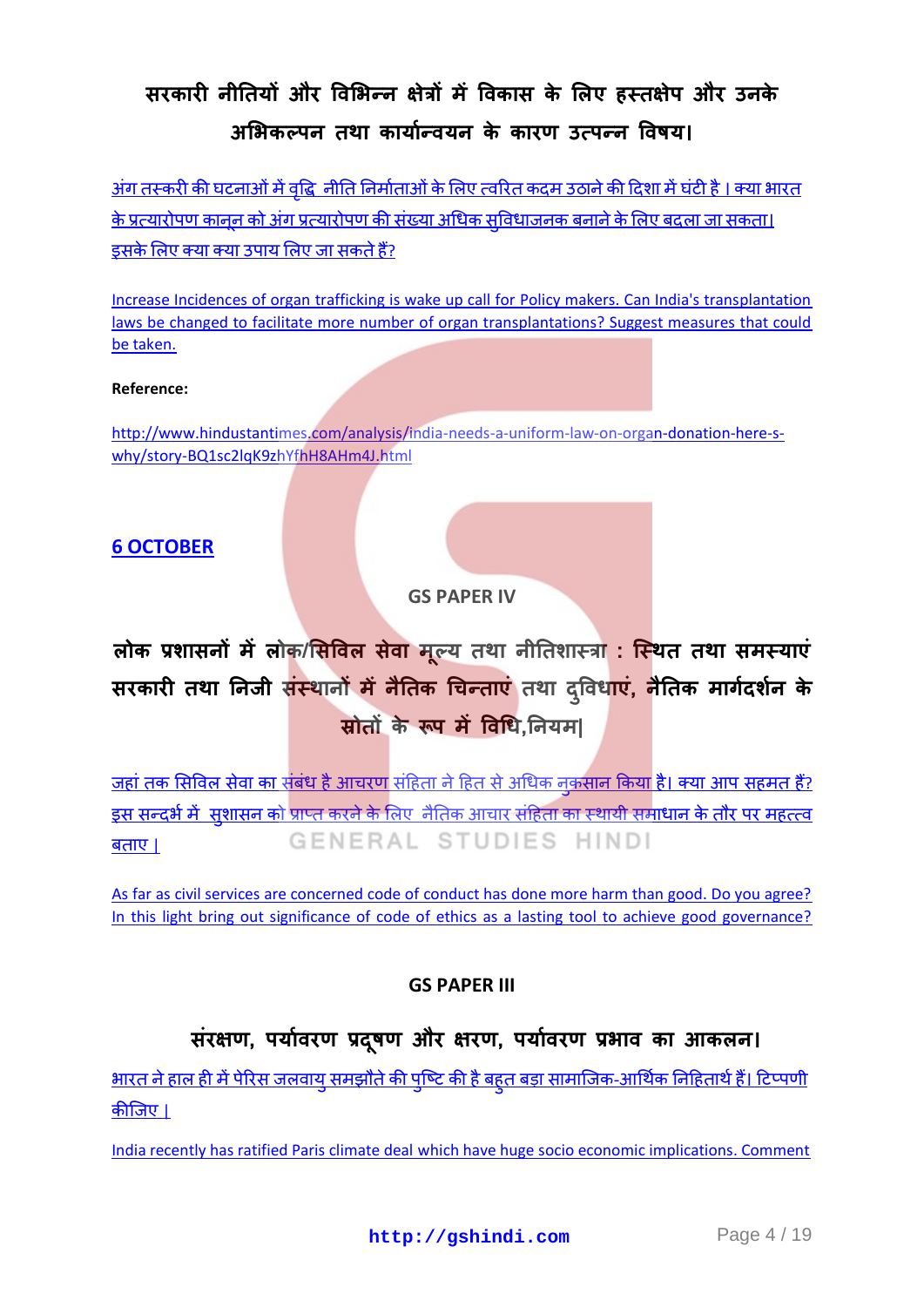#### **Reference:**

[http://gshindi.com/category/environment-biodiversity-social-issues-hindu-analysis/challenges-of](http://gshindi.com/category/environment-biodiversity-social-issues-hindu-analysis/challenges-of-implementing-paris-deal-for-india)[implementing-paris-deal-for-india](http://gshindi.com/category/environment-biodiversity-social-issues-hindu-analysis/challenges-of-implementing-paris-deal-for-india)

[http://www.livemint.com/Politics/PgfdOW8wpkRfOdBnVlvE3N/What-Paris-climate-deal-means-for-](http://www.livemint.com/Politics/PgfdOW8wpkRfOdBnVlvE3N/What-Paris-climate-deal-means-for-Indians.html)[Indians.html](http://www.livemint.com/Politics/PgfdOW8wpkRfOdBnVlvE3N/What-Paris-climate-deal-means-for-Indians.html)

[http://indianexpress.com/article/india/india-news-india/india-ratify-paris-treaty-what-is-paris](http://indianexpress.com/article/india/india-news-india/india-ratify-paris-treaty-what-is-paris-climate-deal-3062266/)[climate-deal-3062266/](http://indianexpress.com/article/india/india-news-india/india-ratify-paris-treaty-what-is-paris-climate-deal-3062266/)

#### **7 [OCTOBER](http://gshindi.com/category/mains-answer-writing/7-october-mains-answer-writing)**

**Paper III**

# **सीमावती क्षेत्रों में** सुरक्षा चुनौतियाँ एवं उनका प्रबन्धन-

<u>हाल ही में उरी हमले से सबक लेते सरकार को व्यक्तिगत तैनाती की पारंपरिक रणनीति से परे होकर स्मार्ट</u> तरीकेसे सीमा का प्रबंधन करने की जरूरत है। चर्चा करें ।

[Taking lesson from the recent Uri attack government need to shift from conventional strategy of](http://gshindi.com/category/gs-paper-3/smart-border-after-uri-attack)  [deploying more personal to management of border in](http://gshindi.com/category/gs-paper-3/smart-border-after-uri-attack) smart way. Discuss.

#### **Reference:**

<http://www.dailypioneer.com/columnists/oped/need-of-the-hour-is-a-smart-border.html>

**GS PAPER III**

# **ववऻान एवॊ प्रौद्योचगकी मेंिारिीयों की उऩऱप्धधयाॉ, देशज रूऩ से प्रौद्योचगकी का ववकास और नइा प्रौद्योचगकी का ववकास।**

<u>हालांकिभारत की सफलता अंतरिक्ष कार्यक्रमों में अद्भुत है, लेकिन यह इस का लाभ उठा नहीं पाया है । अंतरिक्ष</u> <u>वाणिज्य में नई ऊँचाइयों तक पहचने के लिए भारत को कंहा ध्यान केंद्रित करने की जरूरत है?</u>

[Although India's success is marvellous in space programmes but it couldn't leverage this. Where](http://gshindi.com/category/gs-paper-3/india-space-programmes)  [India needs to focus to push space commerce to new height?](http://gshindi.com/category/gs-paper-3/india-space-programmes)

#### **Reference:**

<http://www.dailypioneer.com/columnists/edit/space-commerce-lures.html>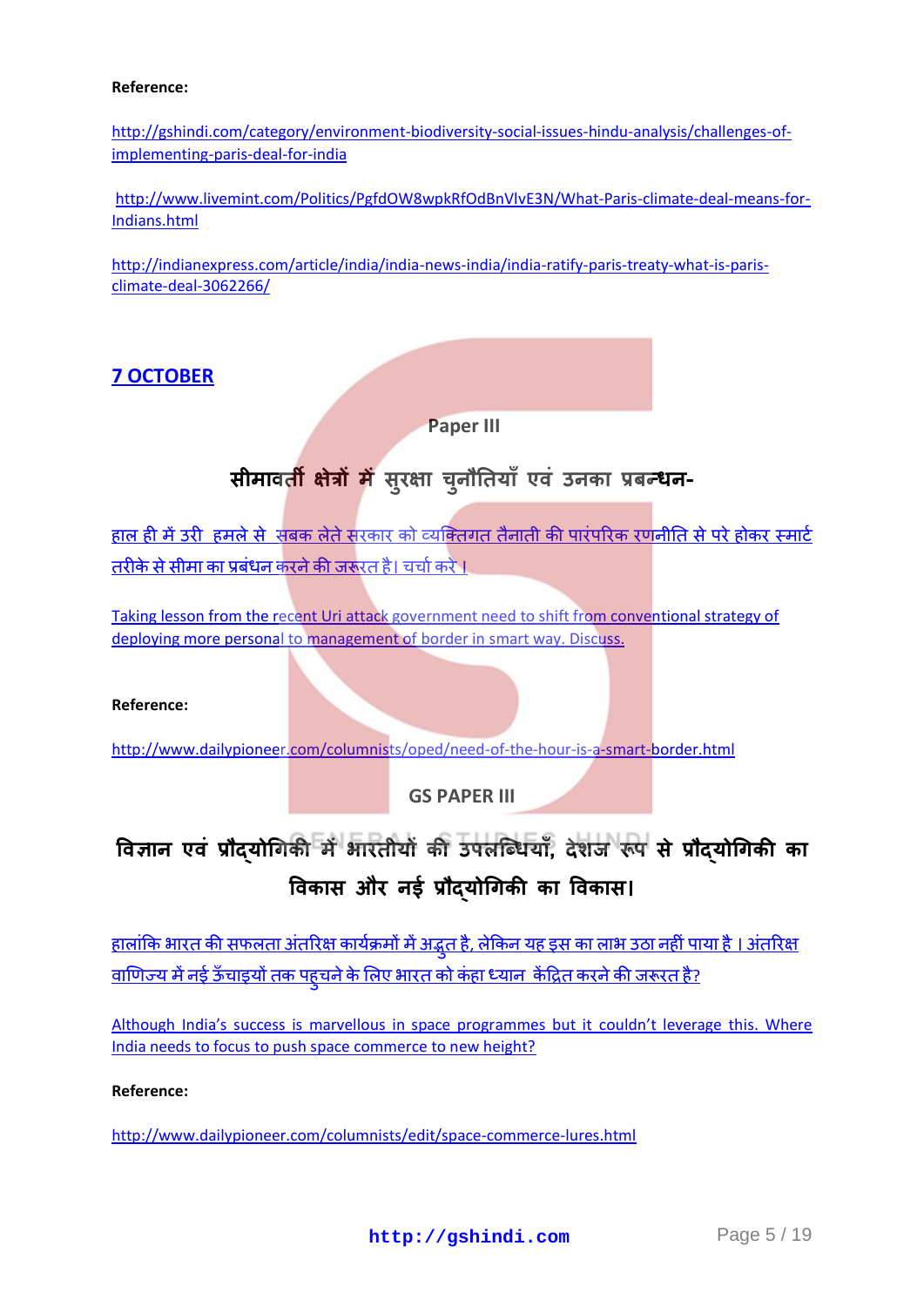#### **Paper I**

## संग्राम-इसके विभिन्न चरण और देश के विभिन्न भागों से इसमें अपना योगदान देने वाले महत्वपूर्ण  **य / य प च र र और प**

स्वतंत्र भारत में कृषि सधार की जड़े [1930](http://gshindi.com/category/gs-paper-1/agricultural-reforms-in-independent-india-and-link-with-peasant-struggle) और 1940 के दशक के किसान आंदोलन में है। चर्चा करे।

[Agricultural reforms in Independent India have their roots in peasant movement of 1930s and](http://gshindi.com/category/gs-paper-1/agricultural-reforms-in-independent-india-and-link-with-peasant-struggle)  [1940s. Discuss.](http://gshindi.com/category/gs-paper-1/agricultural-reforms-in-independent-india-and-link-with-peasant-struggle)

#### **PAPER III**

**आपदा** और आपदा प्रबंधन।

समदाय के स्तर पर जागरूकता और तैयारियां आपदा प्रबंधन में एक महत्वपूर्ण स्थान रखती है. <u>क्योंकियह रक्षा की पहली पंक्ति है। सरकार दवारा समदाय आधारित आपदा प्रबंधन को प्रोत्साहित</u> करने के लिए उठाए गए कदमों का विवरण कीजिए और इसको ओर अधिक मजबत करने के लिए <u>अपनेसझाव दीजिए ।</u>

[Awareness and preparedness at community levels holds an important place in disaster](http://gshindi.com/category/gs-paper-3/various-initiatives-taken-by-the-government-to-push-community-based-disaster-management)  [management as it is the first line of defence. Enumerate the various initiatives taken by the](http://gshindi.com/category/gs-paper-3/various-initiatives-taken-by-the-government-to-push-community-based-disaster-management)  [government to push community based disaster management and suggest other innovative](http://gshindi.com/category/gs-paper-3/various-initiatives-taken-by-the-government-to-push-community-based-disaster-management)  [solution which might be employed to strengthen this?](http://gshindi.com/category/gs-paper-3/various-initiatives-taken-by-the-government-to-push-community-based-disaster-management)

#### **9 [OCTOBER](http://gshindi.com/node/1301)**

रविवार को हम दो essay के topic पोस्ट जिनमे से फिलहाल आपको एक पर essay लिखना है। आप इसको अपने cam scanner से photo click करके upload कर दीजिए | heading जरूर दीजिए |

 $1.$  कौशल भारत : विकासित भारत

Skilled India: Developed India

2. घर और बाहर के संतुलन से झुझती आज की भारतीय नारी

Indian Women: Struggling to balance In & Out life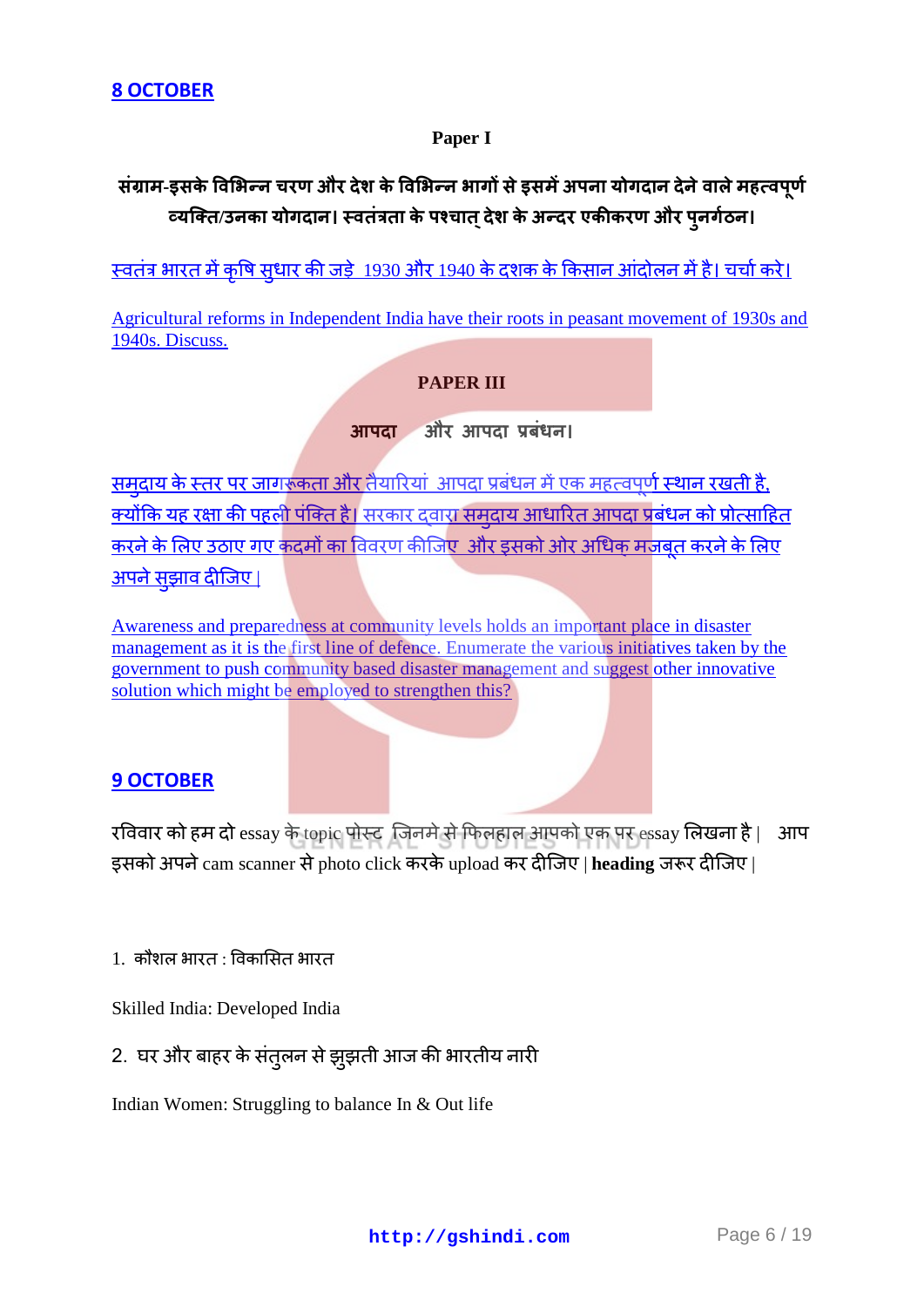#### **GS PAPER III**

## प्रत्यक्ष एवं अप्रत्यक्ष कृषि सहायता तथा न्यूनतम समर्थन मूल्य से सम्बधित विषय, जन वितरण  **ऱ - य, य , स म , स र, बफर य स र स ब य, य मिशन, पशुपालन सम्बधित अर्थशाष्त्र**

वर्तमान कृषि विपणन प्रणाली और कई चुनौतियों से भरा है और हाल ही में शुरू राष्ट्रीय ई-मंडी स्पष्ट रूप से एक बदलाव का प्रतीक होगा और यह सभी हितधारकों के लिए फायदेमंद होगा। समालोचनात्मकविश्लेषण कीजिए ।

[Present Agri marketing system has been fraught with many challenges and recently launched](http://gshindi.com/category/gs-paper-3/agriculture-marketing-system-and-national-e-mandi)  [National e-mandi will clearly mark a shift and will benefit all](http://gshindi.com/category/gs-paper-3/agriculture-marketing-system-and-national-e-mandi) stakeholders. Critically analyse [the statement.](http://gshindi.com/category/gs-paper-3/agriculture-marketing-system-and-national-e-mandi)

**Reference**: Economic survey 2016

[http://www.arthapedia.in/index.php?title=National\\_Agricultural\\_Market\\_%28NAM%29](http://www.arthapedia.in/index.php?title=National_Agricultural_Market_%28NAM%29)

#### **GS PAPER III**

#### पर्यावरण प्रदुषण और क्षरण, पर्यावरण प्रभाव का आकलन।

<u>भारत सरकार ने हाल ही में वाय प्रदषण की गंभीरता पर विचार कर 2020 से BSV को दरकिनार</u> BSVI मानदंडों की शरूआत के लिए की घोषणा की है. लेकिन इसका क्रियान्वयन में कई चनौतियों से भराहै। टिप्पणी कीजिए।

[Government of India has recently announced for introduction of BSVI norms bypassing BSV](http://gshindi.com/category/gs-paper-3/challenges-of-moving-bsv-to-bsvi-directly)  [from 2020 considering the seriousness of air pollution but it implementation is fraught with](http://gshindi.com/category/gs-paper-3/challenges-of-moving-bsv-to-bsvi-directly)  [many challenges. Comment.](http://gshindi.com/category/gs-paper-3/challenges-of-moving-bsv-to-bsvi-directly) ERAL STUDIES HIND

[http://www.livemint.com/Politics/CHzcax6nID6kFE6INduF8J/India-to-go-directly-to-BSVI](http://www.livemint.com/Politics/CHzcax6nID6kFE6INduF8J/India-to-go-directly-to-BSVI-fuel-standards-by-2020.html)[fuel-standards-by-2020.html](http://www.livemint.com/Politics/CHzcax6nID6kFE6INduF8J/India-to-go-directly-to-BSVI-fuel-standards-by-2020.html)

[http://www.thehindubusinessline.com/opinion/all-you-wanted-to-know-about-bs-vi-emission](http://www.thehindubusinessline.com/opinion/all-you-wanted-to-know-about-bs-vi-emission-norms/article8120879.ece)[norms/article8120879.ece](http://www.thehindubusinessline.com/opinion/all-you-wanted-to-know-about-bs-vi-emission-norms/article8120879.ece)

#### **11 [OCTOBER](http://gshindi.com/node/1312)**

#### **GS PAPER III**

## पर्यावरण प्रदुषण और क्षरण, पर्यावरण प्रभाव का आकलन।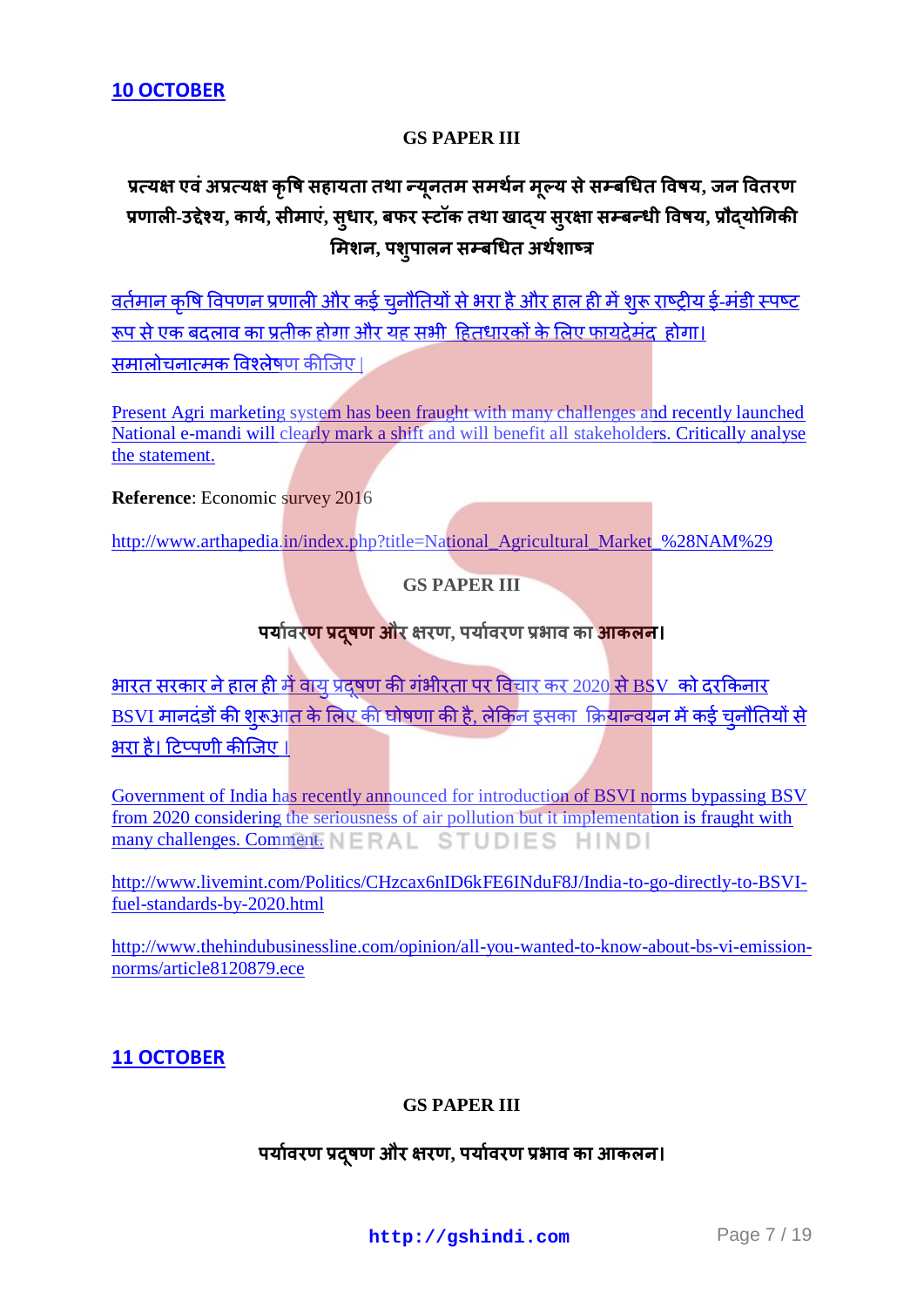मानव-वन्यजीव संघर्ष तेजी से बढ़ रहा है और यदि 'इसे विशिष्ट उपायों के साथ सही' तरह से संबोधित नहीं किया गया, तो यह भीड़ दवारा जानवरों की जवाबी हत्या का कारण बन, सकता है । इस तरह के संघर्ष के क्या कारण है, और क्या उपाय इस तरह के संघर्ष को कम करने के लिए लिये जा सकतेहै

[Human-wildlife conflict is steadily rising and unless addressed well, with specific measures,](http://gshindi.com/category/gs-paper-3/human-wildlife-conflict)  [it could lead to retaliatory killing of animals by mobs. Enumerate causes of such conflict and](http://gshindi.com/category/gs-paper-3/human-wildlife-conflict)  [what measures can be taken to minimize such conflict.](http://gshindi.com/category/gs-paper-3/human-wildlife-conflict)

#### Reference:

[http://www.livemint.com/Opinion/7zpoSyF1h6nKAcGzzHXPcI/Is-power-fencing-helping-](http://www.livemint.com/Opinion/7zpoSyF1h6nKAcGzzHXPcI/Is-power-fencing-helping-Kazirangas-wild-animals.html)[Kazirangas-wild-animals.html](http://www.livemint.com/Opinion/7zpoSyF1h6nKAcGzzHXPcI/Is-power-fencing-helping-Kazirangas-wild-animals.html)

#### **GS PAPER IV**

 **नीतिशास्त्रा तथा मानवी<mark>य सहसम्ब</mark>न्धः मानवीय क्रियाकलापों में नीतिशास्त्रा के सार तत्व, इसके निर्धारक और परिणाम, नीतिशा**स्त्रा के आयाम, निजी और सार्वजनिक सम्बन्धों में नीतिशास्त्र

एकव्यक्ति की धारणा उसके मल्य प्रणाली को मर्त रूप देती है जो अपने भविष्य के प्रयासों का स्रोत है । क्या आप सहमत हैं[?](http://gshindi.com/category/gs-paper-4/belief-and-how-it-affects-values) उदाहरण के साथ वर्णन कीजिए ।

Belief of a person have a tendency to shape value system which is source of his future [endeavours. Do you agree? Illustrate with examples.](http://gshindi.com/category/gs-paper-4/belief-and-how-it-affects-values)

## **12 [OCTOBER](http://gshindi.com/node/1317)**

#### **GS PAPER II**

## कार्यपालिका और न्यायपालिका की संरचना, संगठन और कार्य

<u>न्यायपालिका उच्च संख्या के साथ मामलो के लंबित रहने के कारण अपंग है। कछ विशेषज्ञ कम</u> न्यायाधीशजनसंख्या अनपात के लिए इसका कारण मानते है । हालांकि, न्यायाधीशों की संख्या में <u>वद्धि हई है, तथापि यह वद्धि तत्काल आवश्यक, परन्त इसका केवल एक जवाब नहीं है। मामलों की </u> उच्च वद्धि के लिए क्या कारण जिम्मेदार है और न्याय की तेजी से वितरण के लिए क्या उपाय लेने कीजरुरत है ?

[Judiciary is crippled with high number of pendency of cases. Some expert blame it for low](http://gshindi.com/category/gs-paper-2/reform-in-judiciary-increasing-strength-not-only-solution)  [judge population ratio. However, increase in the number](http://gshindi.com/category/gs-paper-2/reform-in-judiciary-increasing-strength-not-only-solution) of judges, though urgently [necessary, is not the only answer. What are the causes for high rise of cases and what](http://gshindi.com/category/gs-paper-2/reform-in-judiciary-increasing-strength-not-only-solution)  [measures need to be initiated for faster delivery of justice?](http://gshindi.com/category/gs-paper-2/reform-in-judiciary-increasing-strength-not-only-solution)

Reference: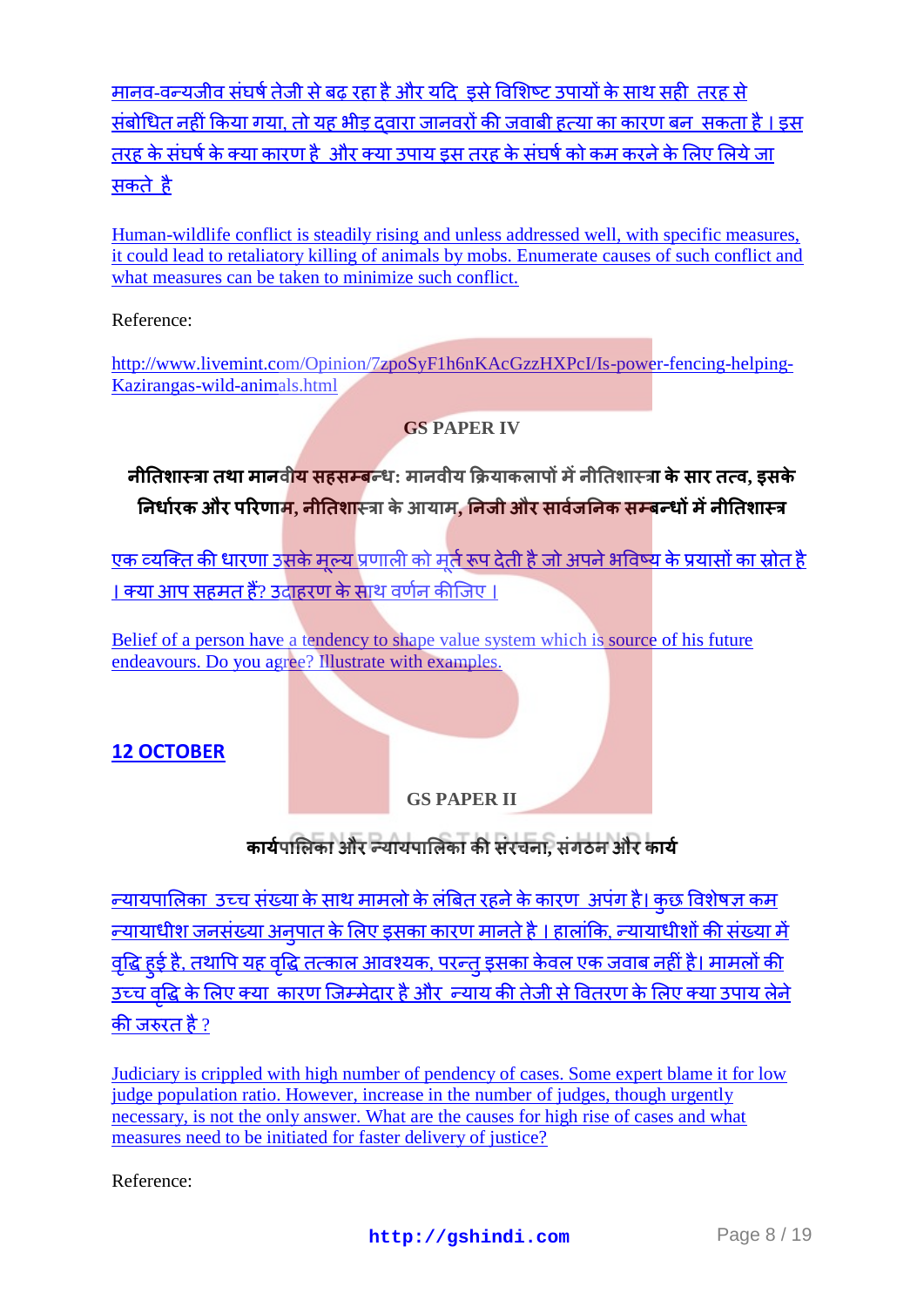#### **GS PAPER III**

#### संरक्षण, पर्यावरण प्रदुषण और क्षरण, पर्यावरण प्रभाव का आकलन।

देश में बिजली संयंत्रों दवारा लंबे समय से फ्लार्ड ऐश के उपयोग के नवीन तरीके प्रयोग में लिए गये है। हालांकि, 2021-22 तक, थर्मल पावर सेक्टर दवारा फ्लाई ऐश के 300 लाख टन छोड़ने का अनमान है और उससे इस परे फ्लाई एश का उपयोग में लेना और भी ज्यादा कठीन कहो जाएगा । <u>फ्लाई ऐश के प्रमख पर्यावरणीय चनौतियों क्या है. इस हानिकारक उत्पाद को कम करने के लिए क्या</u> किया जा सकता है और इसे और किन कामो में उपयोग में लिया जा सकता है ?

[Power plants in the country have long been experimenting with innovative ways to utilise fly](http://gshindi.com/category/gs-paper-3/fly-ash-and-ways-to-minimise-it)  [ash. However, By 2021-22, the thermal power sector is estimated to produce 300](http://gshindi.com/category/gs-paper-3/fly-ash-and-ways-to-minimise-it) million [tonnes of fly ash a year and with that, utilisation of all the fly ash being generated is going to](http://gshindi.com/category/gs-paper-3/fly-ash-and-ways-to-minimise-it)  become even tougher. [What are the major environmental challenges of fly ash? How](http://gshindi.com/category/gs-paper-3/fly-ash-and-ways-to-minimise-it)  [production of this harmful product could be minimised and suggest innovative ways of](http://gshindi.com/category/gs-paper-3/fly-ash-and-ways-to-minimise-it)  [utilising this?](http://gshindi.com/category/gs-paper-3/fly-ash-and-ways-to-minimise-it)

#### Reference:

[http://www.thehindu.com/news/national/karnataka/india-lagging-in-using-fly-ash-in](http://www.thehindu.com/news/national/karnataka/india-lagging-in-using-fly-ash-in-agriculture/article6766074.ece)[agriculture/article6766074.ece](http://www.thehindu.com/news/national/karnataka/india-lagging-in-using-fly-ash-in-agriculture/article6766074.ece)

[http://www.livemint.com/Politics/5MKRRdsTDwpFW84GDFtX5J/Environment-ministry](http://www.livemint.com/Politics/5MKRRdsTDwpFW84GDFtX5J/Environment-ministry-panel-recommends-10year-study-on-fly-a.html)[panel-recommends-10year-study-on-fly-a.html](http://www.livemint.com/Politics/5MKRRdsTDwpFW84GDFtX5J/Environment-ministry-panel-recommends-10year-study-on-fly-a.html)

#### **13 [OCTOBER](http://gshindi.com/node/1328)**

# **GENERA**<sup>GS</sup> PAPER I ES HINDI

#### विश्वभर के मुख्य प्राकृतिक संसाधनों का वितरण

<u>टैंक सिंचाई ने दक्षिण भारत में कषि विकास के लिए महत्वपर्ण भमिका निभाई है. लेकिन आजादी के </u> बाद वे शायद ही उन्हें उचित महत्व दिया गया है और वो सिकड रहे हैं। दक्षिणी भारत के लिए टैंक सिंचाई के महत्व की गणना करें और टैंको की गिरावट क्या कारण हैं?

[Tank irrigation has played vital role for agriculture development in south India but after](http://gshindi.com/category/gs-paper-1/tank-irrigation-system-in-india)  [independence they were hardly given due importance and are shrinking. Enumerate the](http://gshindi.com/category/gs-paper-1/tank-irrigation-system-in-india)  [significance of Tank irrigation for southern India and](http://gshindi.com/category/gs-paper-1/tank-irrigation-system-in-india) what are the reason declining of [Tanks.](http://gshindi.com/category/gs-paper-1/tank-irrigation-system-in-india)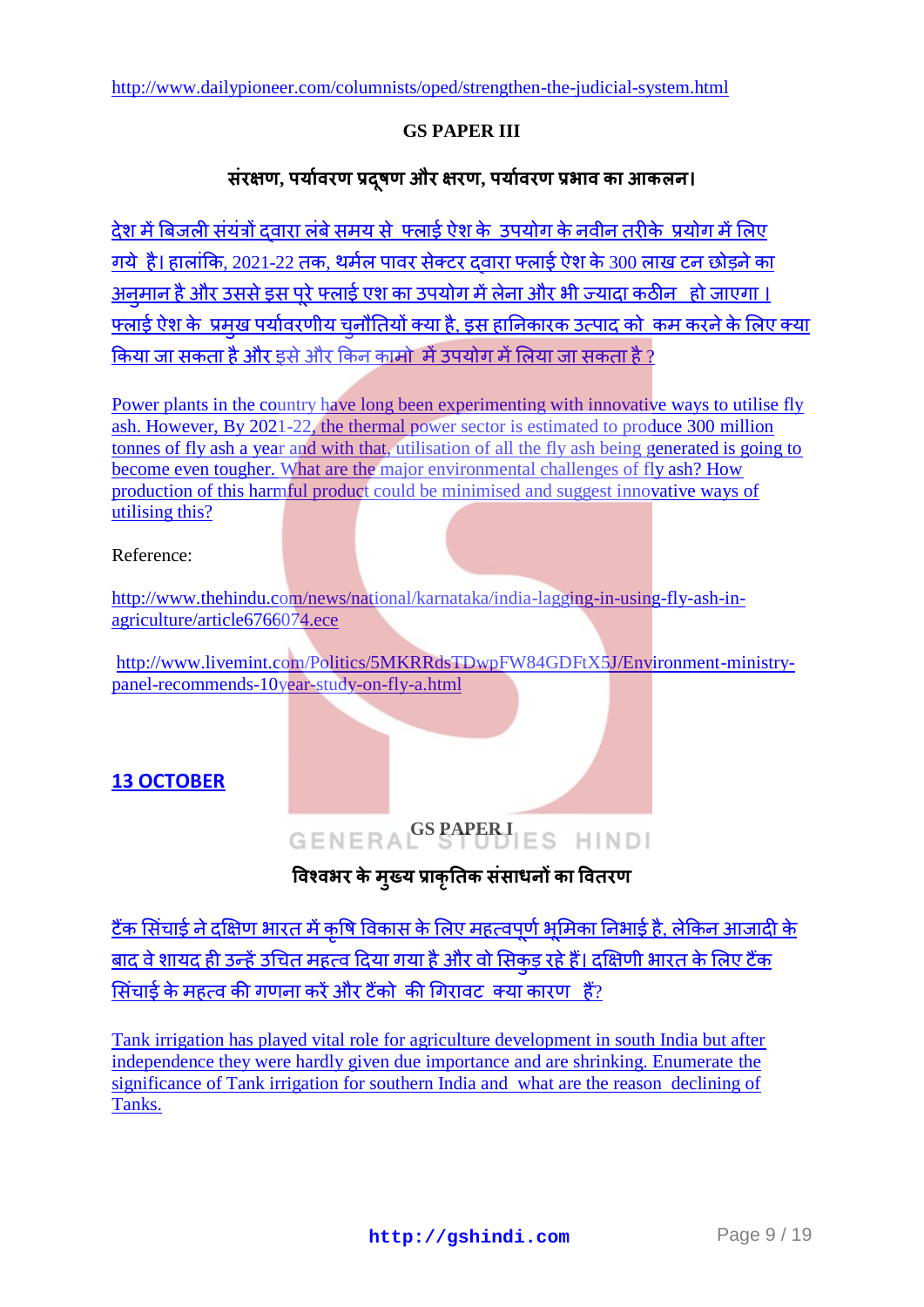#### **GS PAPER III**

## <u>विज्ञान एवं प्रौद्**योगिकी-विकास एवं अन्**प्रयोग और रोजमर्रा के जीवन पर इसका प्रभाव।</u>

आप बिग डाटा एनालिटिक्स से क्या समझते हैं? यह कैसे सरकारी एजेंसियों की मदद के लिए तैनात किया जा सकता है[?](http://gshindi.com/category/gs-paper-3/big-data-analytics-and-application)

What do you understand by Big data analytics? How can it be deployed to help government [agencies?](http://gshindi.com/category/gs-paper-3/big-data-analytics-and-application)

#### **Reference**:

[http://www.livemint.com/Opinion/LaTyG3Q111tuYa73XNMXsJ/The-promise-of-big-data](http://www.livemint.com/Opinion/LaTyG3Q111tuYa73XNMXsJ/The-promise-of-big-data-analytics.html)[analytics.html](http://www.livemint.com/Opinion/LaTyG3Q111tuYa73XNMXsJ/The-promise-of-big-data-analytics.html)

[http://articles.economictimes.indiatimes.com/2013-11-04/news/43658577\\_1\\_lakh-crore-big](http://articles.economictimes.indiatimes.com/2013-11-04/news/43658577_1_lakh-crore-big-data-tax-collectionshttp:/www.ijcsit.com/docs/Volume%205/vol5issue04/ijcsit20140504217.pdf)[data-tax](http://articles.economictimes.indiatimes.com/2013-11-04/news/43658577_1_lakh-crore-big-data-tax-collectionshttp:/www.ijcsit.com/docs/Volume%205/vol5issue04/ijcsit20140504217.pdf)[collectionshttp://www.ijcsit.com/docs/Volume%205/vol5issue04/ijcsit20140504217.pdf](http://articles.economictimes.indiatimes.com/2013-11-04/news/43658577_1_lakh-crore-big-data-tax-collectionshttp:/www.ijcsit.com/docs/Volume%205/vol5issue04/ijcsit20140504217.pdf) [htt](http://datasmart.ash.harvard.edu/news/article/big-data-analytics-and-a-new-era-of-efficiency-in-government-246) [p://datasmart.ash.harvard.edu/news/article/big-data-analytics-and-a-new-era-of-efficiency-in](http://datasmart.ash.harvard.edu/news/article/big-data-analytics-and-a-new-era-of-efficiency-in-government-246)[government-246](http://datasmart.ash.harvard.edu/news/article/big-data-analytics-and-a-new-era-of-efficiency-in-government-246)

#### **[14 OCTOBER](http://gshindi.com/node/1341)**

#### **GS PAPER II**

## <mark>स्थानीय *स्त<mark>र पर श</mark>क्तियों और वित्त का हस्तांतरण और उसकी* चुनौतियाँ।</mark>

<u>नगर पालिकायें उम्मीद के मताबिक प्रदर्शन करने में नाकाम रही हैं और इसमें सबसे प्रमख समस्या</u> वित्तकी है। तीसरे स्तर के इस महत्वपर्ण खंड में सधार के लिए क्या- क्या उपाय किये जा सकते हैं ?

[Municipalities have failed to perform up to their expectation and chief problem](http://gshindi.com/category/gs-paper-2/municipal-bodies-and-their-problems-of-finance) is of finance. [What measures could be taken reform this important segment of third tier.](http://gshindi.com/category/gs-paper-2/municipal-bodies-and-their-problems-of-finance)

[http://indianexpress.com/article/opinion/columns/india-smart-city-project-amrut-mission-](http://indianexpress.com/article/opinion/columns/india-smart-city-project-amrut-mission-2761155/)[2761155/](http://indianexpress.com/article/opinion/columns/india-smart-city-project-amrut-mission-2761155/)

#### **GS PAPER I**

#### <u>भारतीय समाज पर भूमंडलीकरण का प्रभाव।</u>

<u>"वैश्वीकरण ने भारत में महिलाओं की जीवन प्रणाली को मख्य रूप से क्षति ही पहंचाई है " चर्चा करे</u>

["Globalization has affected working women"s lives more to their disadvantage in India."](http://gshindi.com/category/gs-paper-1/globalisation-and-women-in-india)  [Comment.](http://gshindi.com/category/gs-paper-1/globalisation-and-women-in-india)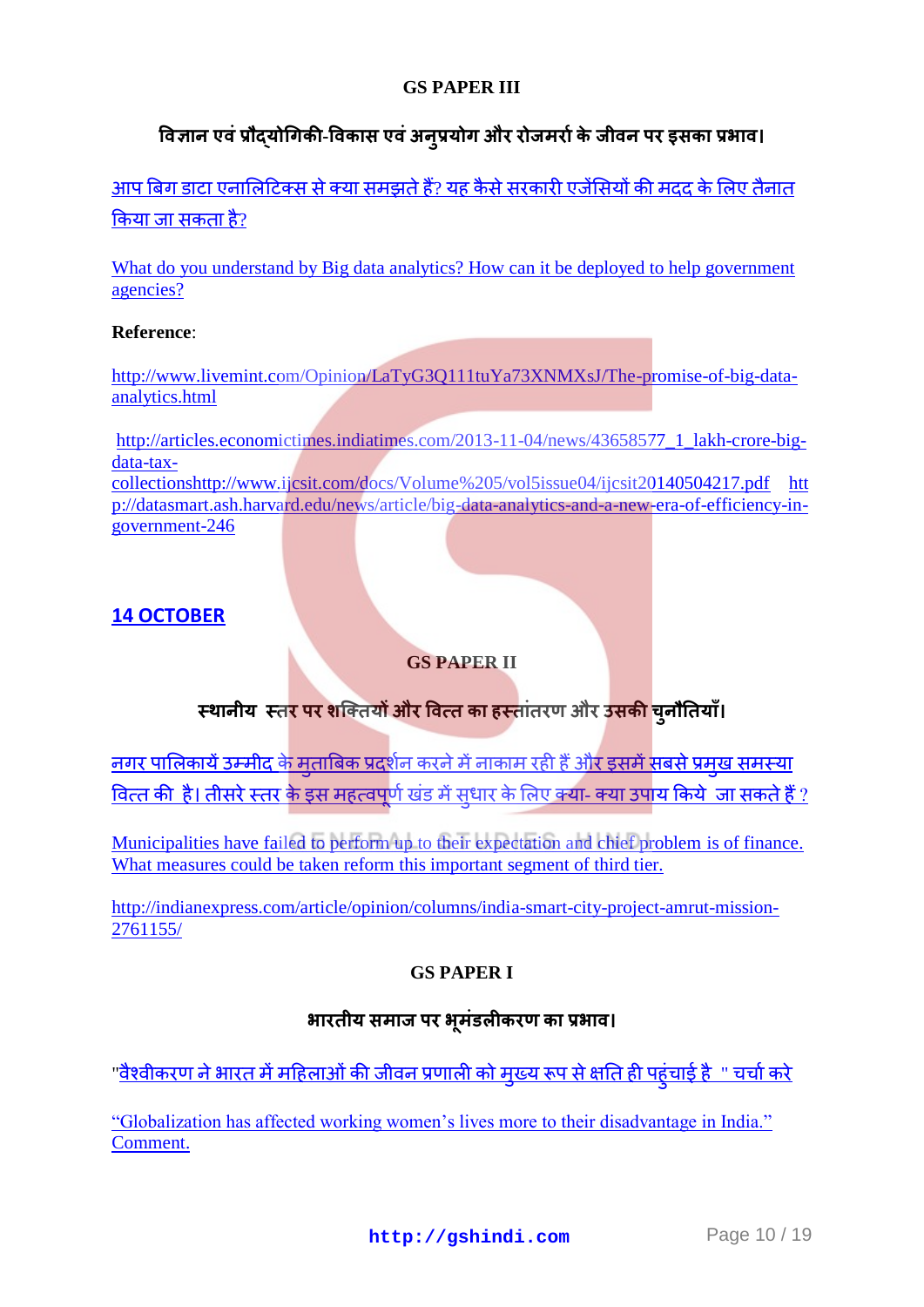#### **GS PAPER I**

## विश्व के इतिहास में 18वीं सदी की घटनाएं यथा औद्**योगिक क्रांति, विश्व युद्ध,राष्ट्रीय सीमाओं** का **प : स म**

प्रथम विश्वयद्ध के बाद की सामाजिक -आर्थिक और राजनीतिक परिस्थितियों ने ही दवितीय विश्व <u>यद्ध के लिए जमीन तैयार की, जबकि हिटलर ने तो महज आग को प्रज्वलित करने के लिए ईधन का</u> कार्यही किया.

["Socio-Eco-Political Conditions between two world wars prepared the ground for Second](http://gshindi.com/category/gs-paper-1/events-between-two-world-war-and-hitlar)  [World War. Hitler acted only as a fuel to fire." Analyze](http://gshindi.com/category/gs-paper-1/events-between-two-world-war-and-hitlar)

#### **GS PAPER II**

#### विभिन्न घटकों <mark>के बीच शक</mark>्तियों का पृथक्करण, विवाद निवारण तंत्र तथा संस्थान।

<u>न्यायिक सक्रियता और न्यायिक अतिक्रमणता को अलग करने वाली एक बेहद महीन रेखा होती है .</u> टिपण्णी करें.

[There is thin line which separates Judicial activism and Judicial overreach. Comment.](http://gshindi.com/category/gs-paper-2/judicial-activism-and-judicial-overreach)

#### **16 [OCTOBER](http://gshindi.com/node/1353)**

1. "वे लोग जो अपने सिद्<mark>धांतों की तुलना</mark> में अपने विशेषाधिकारों को महत्व देते हैं, शीघ्र ही दोनों को खो देते हैं"

"A people that values its privileges above its principles soon loses both"

 $2.21$  वीं सदी के लोकतांत्रिक देशों में 'सामाजिक जबाबदेही' की बढती भूमिका.

Increasing Role of "Social Accountability" in democratic countries, In 21st century.

#### **17 [OCTOBER](http://gshindi.com/node/1362)**

#### **GS PAPER I**

## विश्व के इतिहास में 18वीं सदी की घटनाएं यथा औदयोगिक क्रांति, विश्व युद्ध,राष्ट्रीय सीमाओं का **प : स म**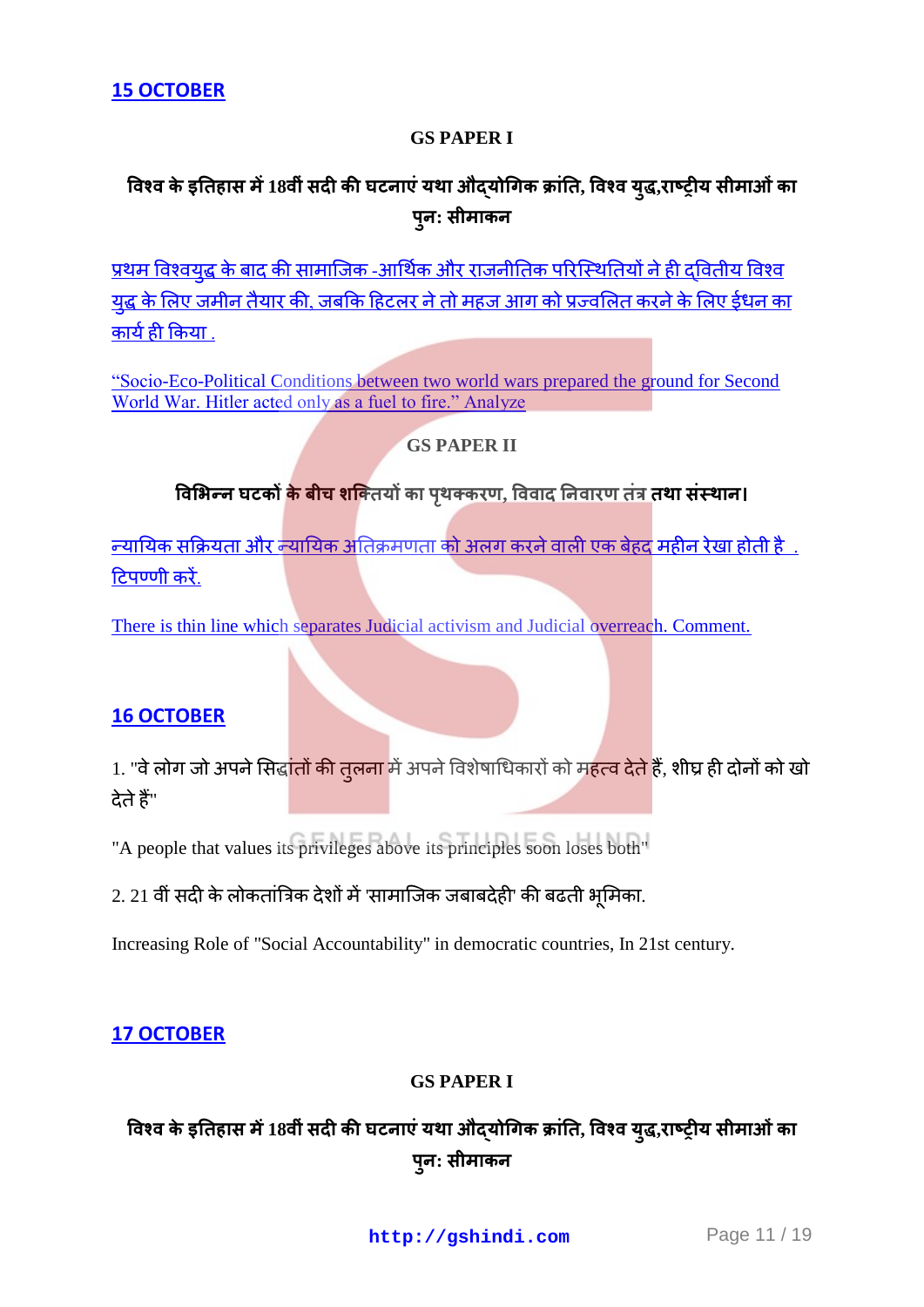<u>"चीनके संबंध में अमेरिका की 'खले दवार की नीति' ने जहाँ एक ओर चीन में आर्थिक शोषण के लिए</u> <u>मार्ग प्रशस्त किया है, वहीं दसरी ओर चीन के आर्थिक बहिष्कार को रोका है। " चर्चा करें।</u>

["Open door policy of U.S with respect to China paved the way for economic exploitation of](http://gshindi.com/category/gs-paper-1/open-door-policy-and-economic-exploitation)  [China but at the same time prevented its dismemberment." Discuss.](http://gshindi.com/category/gs-paper-1/open-door-policy-and-economic-exploitation)

#### **GS PAPER II**

## सरकारी नीतियों और विभिन्न क्षेत्रों में विकास के लिए हस्तक्षेप और उनके अभिकल्पन तथा <u>कार्यान्वयन के कारण उत्पन्न विषय।</u>

कला. कलाकारों की रचनात्मक अभिव्यक्ति है और कलाकार प्रचलित सामाजिक परिस्थितियों के दर्पणहोते हैं। 'अभिव्यक्ति की स्वतंत्रता' को सेंसर नहीं किया जाना चाहिए। इस कथन की रोशनी में श्याम बेनेगल की अध्यक्षता वाली सेंसर बोर्ड सधार समिति की मख्य सिफारिश <mark>को कैसे देखा जाये</mark>. साथ ही सिफारिश के कार्यान्वयन से कलाकारों की रचनात्मक अभिव्यक्ति की रक्षा कैसे होगी?

Arts are creative expression of artists and they mirror prevailing social conditions. This [freedom of expression should not be censored. In this light highlight main recommendation](http://gshindi.com/category/gs-paper-2/shyam-benegal-commitee-and-censor-board)  [of Shyam Benegal led censor board revamp committee](http://gshindi.com/category/gs-paper-2/shyam-benegal-commitee-and-censor-board) report and also explain how [implementation of these recommendation will shelter the creative expression of artists?](http://gshindi.com/category/gs-paper-2/shyam-benegal-commitee-and-censor-board)

[http://www.hindustantimes.com/editorials/bombay-hc-gives-nihalani-led-cbfc-a-wake-up](http://www.hindustantimes.com/editorials/bombay-hc-gives-nihalani-led-cbfc-a-wake-up-call/story-TIMyM0nYgW3PTOreDtPLrO.html)[call/story-TIMyM0nYgW3PTOreDtPLrO.html](http://www.hindustantimes.com/editorials/bombay-hc-gives-nihalani-led-cbfc-a-wake-up-call/story-TIMyM0nYgW3PTOreDtPLrO.html)

#### **18 [OCTOBER](http://gshindi.com/node/1375)**

# **GENERAL STUDIES HINDI**

### <u>नीतियों और विभिन्न क्षेत्रों में विकास के लिए हस्तक्षेप और उनके अभिकल्पन तथा कार्यान्वयन के </u> <u>कारण उत्पन्न विषय।</u>

According to Rapid Survey on children [there has been a significant decline in child](http://gshindi.com/category/gs-paper-2/child-malnutrition-and-rapid-survey)  [malnutrition in the country during the last decade.](http://gshindi.com/category/gs-paper-2/child-malnutrition-and-rapid-survey) Does economic factors necessarily leads to [decline of malnutrition.](http://gshindi.com/category/gs-paper-2/child-malnutrition-and-rapid-survey)

बच्चोंके स्वास्थ्य पर आधारित एक त्वरित सर्वे के अनसार पिछले एक दशक के दौरान देश में बाल कपोषण में महत्वपर्ण कमी आई है। क्या कपोषण को कम करने में आर्थिक कारक आवश्यक भमिका निभाते है? समालोचनात्मक विश्लेषण करें.

**Reference:**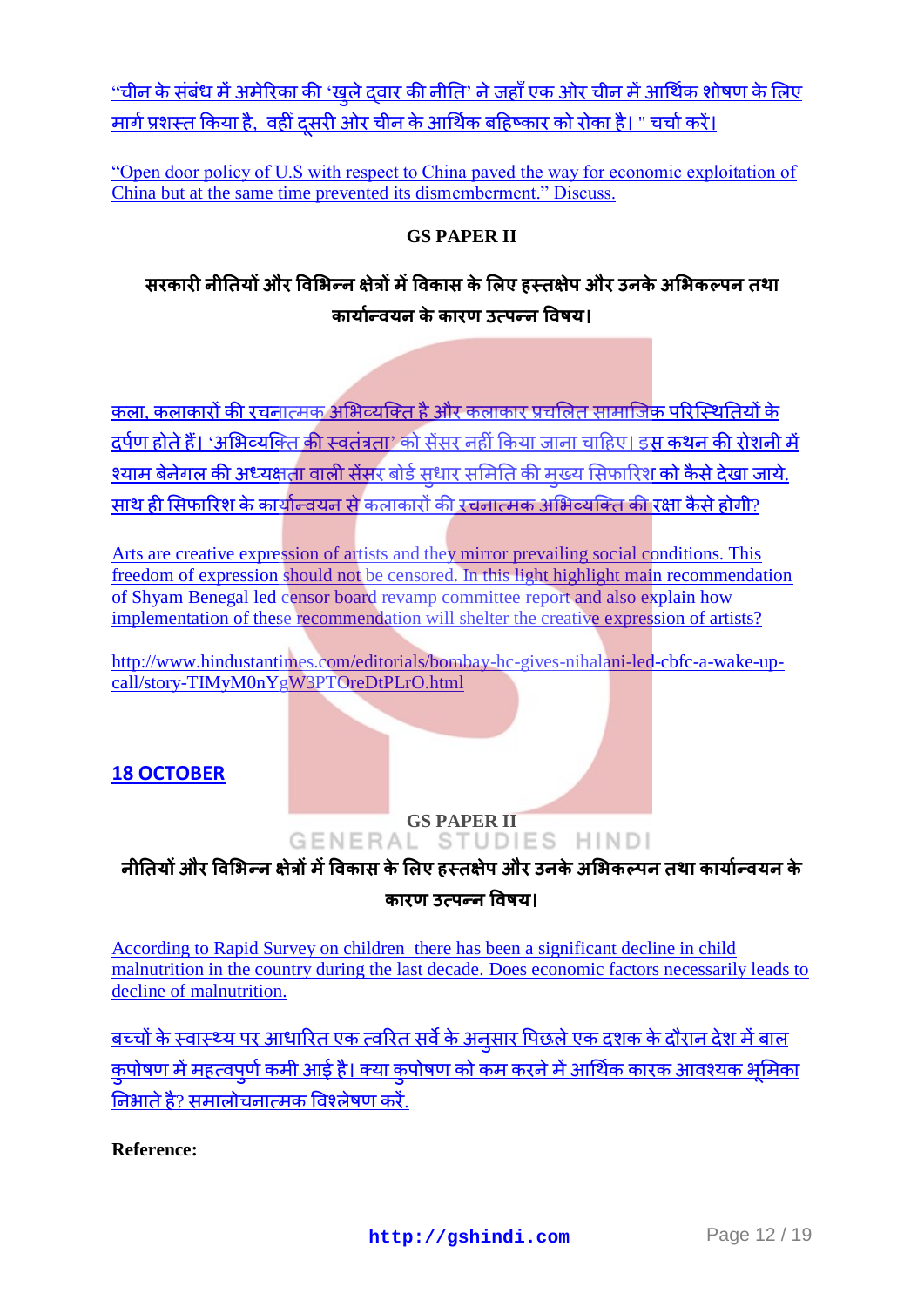[http://indianexpress.com/article/opinion/columns/national-family-health-survey-children](http://indianexpress.com/article/opinion/columns/national-family-health-survey-children-combat-malnutrition-global-nutrition-report-india-column-2849469/)[combat-malnutrition-global-nutrition-report-india-column-2849469/](http://indianexpress.com/article/opinion/columns/national-family-health-survey-children-combat-malnutrition-global-nutrition-report-india-column-2849469/)

#### **GS PAPER III**

#### <u>विज्ञान एवं प्रौदयोगिकी-विकास एवं अनूप्रयोग और रोजमर्रा के जीवन पर इसका प्रभाव।</u>

What is scramjet technology? What are its potential application and how far India has [developed this technology?](http://gshindi.com/category/gs-paper-3/scramjet-technology-its-application-and-importance)

<u>अन्तरिक्षविज्ञान में स्क्रेमजेट तकनीक क्या है? भारत के सन्दर्भ में इसका महत्व बताते हुए लिखें कि</u> **भारतमें डसका कितना** विकास हो चका है?

Reference: Science Reporter October Month, 2017

[http://www.thehindu.com/sci-tech/science/isro-gears-up-to-test-scramjet](http://www.thehindu.com/sci-tech/science/isro-gears-up-to-test-scramjet-engine/article8756849.ece)[engine/article8756849.ece](http://www.thehindu.com/sci-tech/science/isro-gears-up-to-test-scramjet-engine/article8756849.ece)

#### **19 [OCTOBER](http://gshindi.com/node/1384)**

#### **GS PAPER II**

#### **विनियामक और विभिन्न अर्ध-न्यायिक निकाय।**

<u>Qus :- मानव अधिकारों की रक्षा करने के लिए मानवाधिकार आयोग की भूमिका का विश्लेषण करें.</u>

[Q.1 Analyse the role of Human rights commission to safeguard human rights](http://gshindi.com/category/gs-paper-2/effectiveness-of-nhrc)

Reference:

<http://gshindi.com/category/rstv/sarokaar-role-and-efficacy-of-nhrc>

[http://www.thehindu.com/opinion/lead/zoya-hasan-writes-on-the-kairana-exodus-and-the](http://www.thehindu.com/opinion/lead/zoya-hasan-writes-on-the-kairana-exodus-and-the-politics-of-exclusion/article9226953.ece)[politics-of-exclusion/article9226953.ece](http://www.thehindu.com/opinion/lead/zoya-hasan-writes-on-the-kairana-exodus-and-the-politics-of-exclusion/article9226953.ece)

#### **GS PAPER I**

#### **भ प, स म , ऱ म य ऱचऱ, च स म प भ -भ य**

[Qus:-](http://gshindi.com/category/gs-paper-1/temperate-cyclone-their-geographic-area) आप शीतोष्ण चक्रवात से क्या समझते हैं? शीतोष्ण चक्रवात के प्रभाव के क्षेत्र क्या हैं और कैसे वे उष्णकटिबंधीय चक्रवात से अलग होते हैं?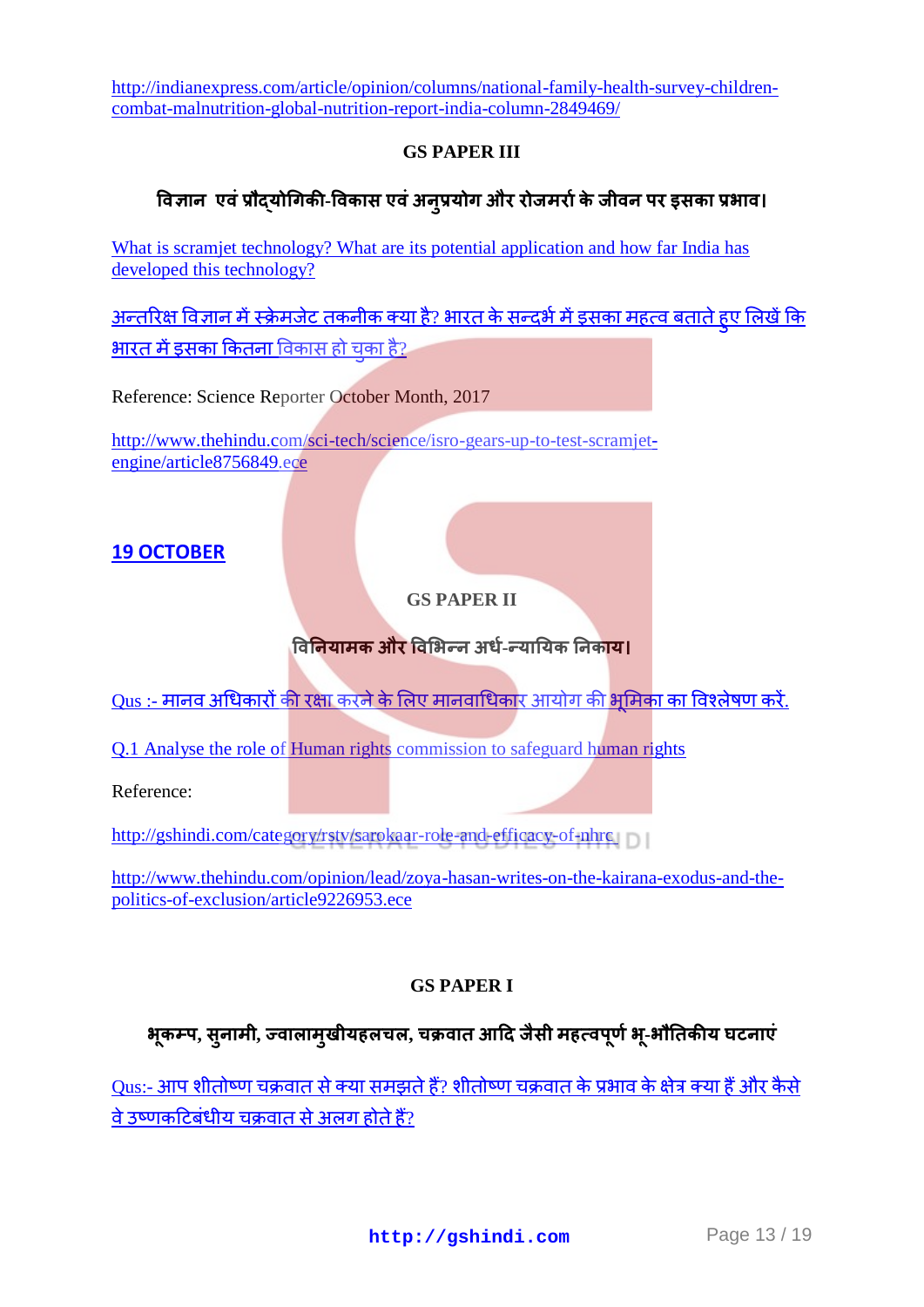What do you understand by temperate cyclones? What are the regions of there influence and [how they differ from Tropical cyclones?](http://gshindi.com/category/gs-paper-1/temperate-cyclone-their-geographic-area)

#### **20 [OCTOBER](http://gshindi.com/node/1395)**

#### **GS PAPER IV**

## नीति शास्त्रा तथा मानवीय सहसम्बन्ध

<u>" किसी बहत अच्छे लक्ष्य को हासिल करने के लिए अनैतिक साधनों के प्रयो[ग](file:///G:/category/gs-paper-4/does-end-justify-the-means) को, अंत भला तो सब भला की </u> कहावत के माध्यम से (अनैतिक साधन के प्रयोग को) न्यायोचित नहीं ठहरा सकते हैं।" स्पष्टीकरण दीजिये।

["Applying seemingly unethical means to achieve greater common good may not conform](file:///G:/category/gs-paper-4/does-end-justify-the-means) to [the adage of the ends justifying the means". Explain.](file:///G:/category/gs-paper-4/does-end-justify-the-means)

**GS PAPER III**

# आतरिक सुरक्षा के लिए चुनौती उत्पन्न करने वाले शासन विरो

की भूमिक

<u>साइबरक्राइम को ध्यान में रखते हुए अपने विचार विलेश्नात्मक तरीके से प्रस्तुत कीजिये.अपराध करने के बाद</u> <u>अपराधियों को पकड़ने के लिए पलिस का उनके पीछे भागना एक पारंपरिक अपराध निरोधक गतिविधि है.</u> <u>आंतरिकसुरक्षा की बढती चुनौतियों के सन्दर्भ में राज्य क्या करे कि अपराध होने के पहले ही रोक लिए जाएँ?</u>

The conventional battle between the criminals to race away and the police to chase them, [has acquired invisible dimensions altogether.](file:///G:/category/gs-paper-3/policing-cyber-crime) In light of this statement analyse the newer [dimensions that are posing challenge to internal security and how state should equip itself](file:///G:/category/gs-paper-3/policing-cyber-crime)  [to tackle them.](file:///G:/category/gs-paper-3/policing-cyber-crime)  GENERAL STUDIES HINDI

#### **Reference:**

<http://www.tribuneindia.com/news/comment/policing-cyber-crime/256443.html>

#### **21 [OCTOBER](http://gshindi.com/node/1404)**

**GS PAPER IV**

## <u>नीति शास्त्रा तथा मानवीय सहसम्बन्ध</u>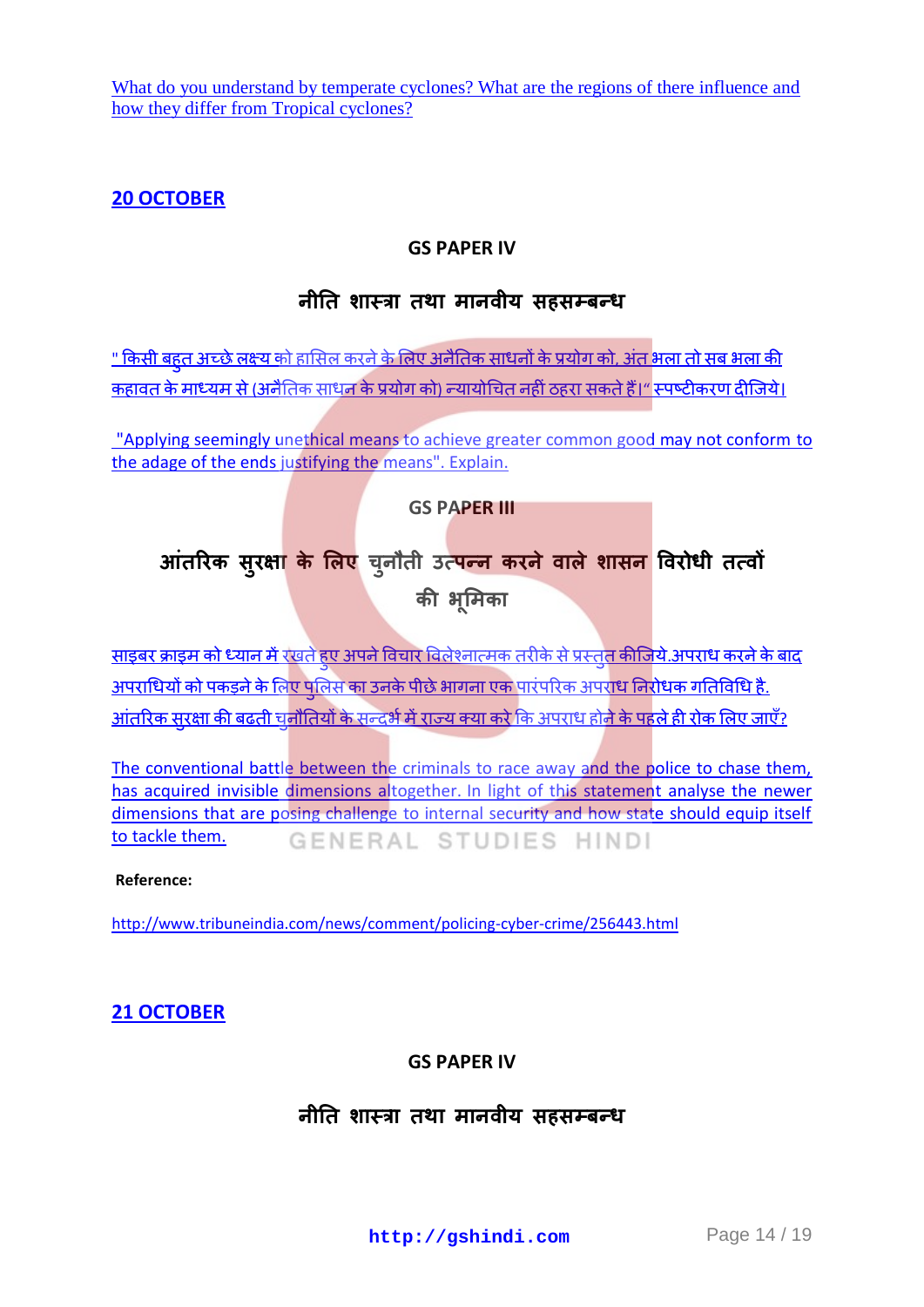<u>शक्ति को दो वर्गों में बाँट सकते हैं। एक सजा के डर तो दूसरी परस्पर प्रेम और मेलमिलाप से प्राप्त होती है।</u> <u>सार्वजनिक सेवाओं में इस सिद्धांत को कैसे लाग किया जा सकता है? उदाहरण के साथ समझिए।</u>

Power is of two kinds. One is obtained by the fear of punishment and the other by acts of love. How [can this principle be applied in public services? explain with examples.](file:///G:/category/gs-paper-4/power-in-public-services)

#### **GS PAPER II**

# भारत के हितों, भारतीय परिदृश्य पर विकसित तथा विकासशील देशों की नीतियों तथा राजनीति का प्रभाव।

<u>भारत के लिए छाबहर बंदरगाह का सामरिक महत्व क्या हैं? और भारत इससे कैसे लाभ प्राप्त कर सकेगा?</u> ?भारत के सामने आने वाले संभावी बाधक तत्व कौन से हो सकते हैं और भारत को उनसे बचने के लिए क्या जरूरीकदम उठाने चाहिए

[What are the strategic importance of Cahbahar port for India and how will it gain from this? What](file:///G:/category/gs-paper-2/strategic-importance-of-chbahar-port)  are the [likely obstacles which India could face and what steps necessarily India should take to avoid](file:///G:/category/gs-paper-2/strategic-importance-of-chbahar-port)  [them?](file:///G:/category/gs-paper-2/strategic-importance-of-chbahar-port)

#### **22 [OCTOBER](http://gshindi.com/node/1416)**

## **GS PAPER IV**

## **अन्तर्राष्ट्रीय सम्बन्धों <mark>तथा निधि</mark> व्य</mark>वस्था (फंडिंग) में नैतिक मूद्दे, <mark>कारपोरे</mark>ट शासन व्यवस्था।**

<u>अंतरराष्ट्रीय क्षेत्र में नैतिक संबंधों के प्रति निष्पक्षता और प्रतिबद्धता. वैश्विक शांति. सुरक्षा और</u> <u>मानवता की प्रगति के मुख्य कारक हैं। "परिक्षण कीजिये। ESTEINDI</u>

["Fair and just commitment to ethical relations in international sphere lies at the heart of](http://gshindi.com/category/gs-paper-4/ethics-and-international-diplomacy)  [global peace, security and progress of humanity." Examine.](http://gshindi.com/category/gs-paper-4/ethics-and-international-diplomacy)

#### **GS PAPER I**

## विश्वभर के मुख्य प्राकृतिक संसाधनों का वितरण

<u>आप लम्बर (लकड़ी काटने) उदयोग से क्या समझते हैं और क्या</u> कारण हैं कि यह उदयोग समशीतोष्ण क्षेत्र में अधिक और उष्णकटिबंधीय क्षेत्रों में कम विकसित है?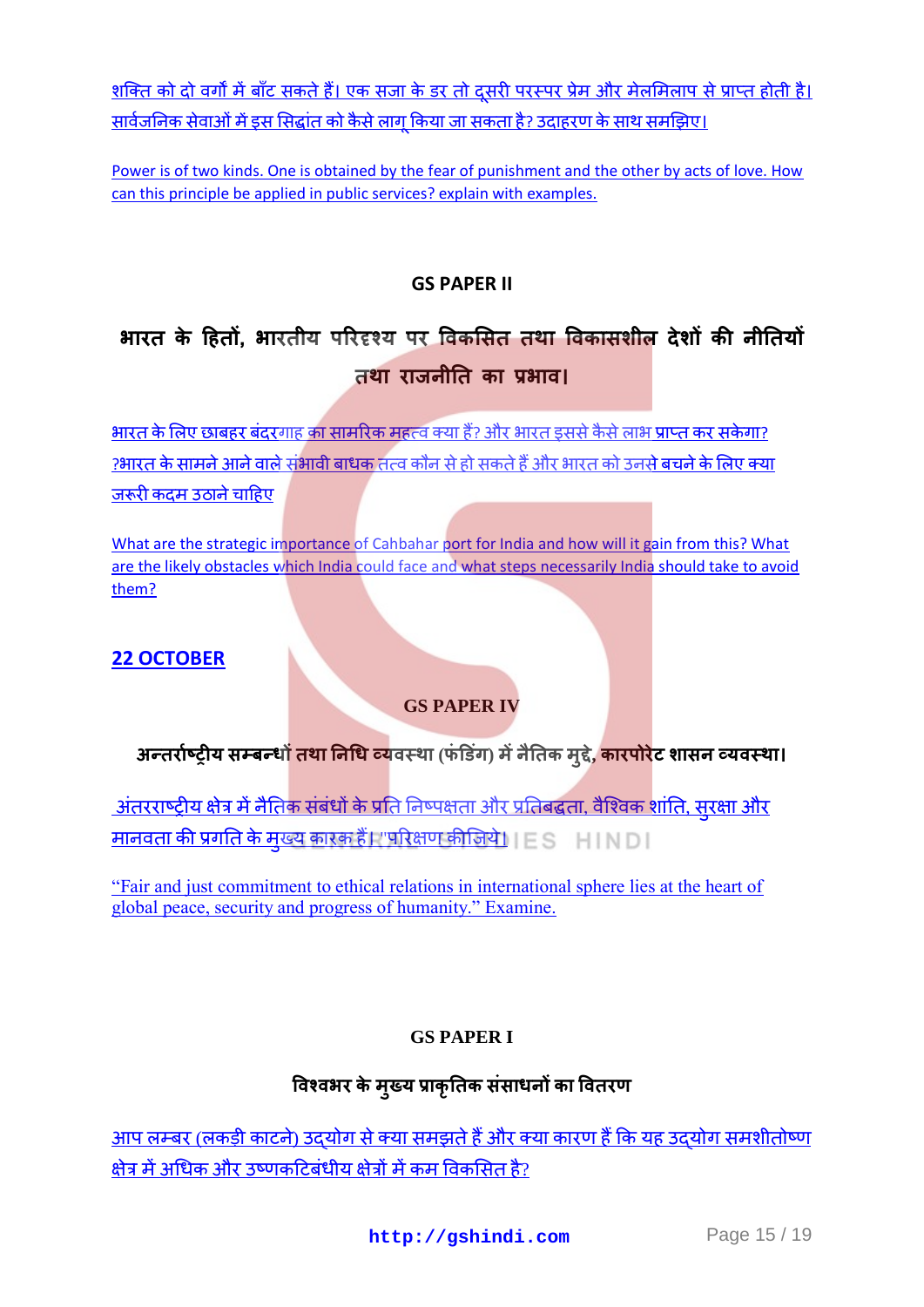What do you understand by lumbering industry and why it is more developed in temperate [area and less in tropical areas?](http://gshindi.com/category/gs-paper-1/lumbering-industry-and-geographical-area)

#### **23 [OCTOBER](http://gshindi.com/node/1419)**

 **प ब ऱ र इस प cam scanner स photo click र upload र | heading जरूर दीजिए।** 

1. प्रत्येक वस्त का अपना सौंदर्य होता है, लेकिन हर कोई उस सौन्दर्य को देख नहीं पाता है।

Everything has its beauty, but not everyone sees it.

2. हमारी महानता कभी न गिरने में नहीं, बल्कि हर बार गिरकर उठ जाने में है।

Our greatest glory is not in never falling, but in rising every time we fall.

#### **24 [OCTOBER](http://gshindi.com/node/1432)**

**GS paper II**

**कार्यपालिका और न्यायपालिका की संरचना, संगठन और कार्य-सरकार <mark>के मंत्रा</mark>लय एवं विभाग, प्रभाव समूह और औपचारिक/अनौपचारिक संघ तथा शा**सन प्रणाली <mark>में उन</mark>की भूमिका।

<u>घरेलहिंसा कानन पर सप्रीम कोर्ट के हाल ही में स्पष्ट निर्णय का विश्लेषण करें?</u>

[Analyse the recently pronounced judgement of Supreme court on domestic violence act?](http://gshindi.com/category/gs-paper-2/judgement-of-removed-word-adult-male-from-domestic-violence-act)

#### **GENERA GS paper III** ES HINDI

#### संरक्षण, पर्यावरण प्रदुषण और क्षरण, पर्यावरण प्रभाव का आकलन।

<u>जलवाय परिवर्तन पर पेरिस समझौते की सफलता के लिए एचएफसी पर हुआ किगाली समझौता</u> महत्वपर्णहै। टिप्पणी कीजिए

" For [success of Paris agreement on climate change, Kigali agreement to HFC will play an](http://gshindi.com/category/gs-paper-3/relation-between-kigali-and-paris-summit)  [important role." Comment](http://gshindi.com/category/gs-paper-3/relation-between-kigali-and-paris-summit)

#### **25 [OCTOBER](http://gshindi.com/category/mains-answer-writing/25-oct-mains-answer-writing)**

**[GS PAPER I](http://gshindi.com/category/gs-paper-1/american-war-of-independence-and-india)**

**<http://gshindi.com>** Page 16 / 19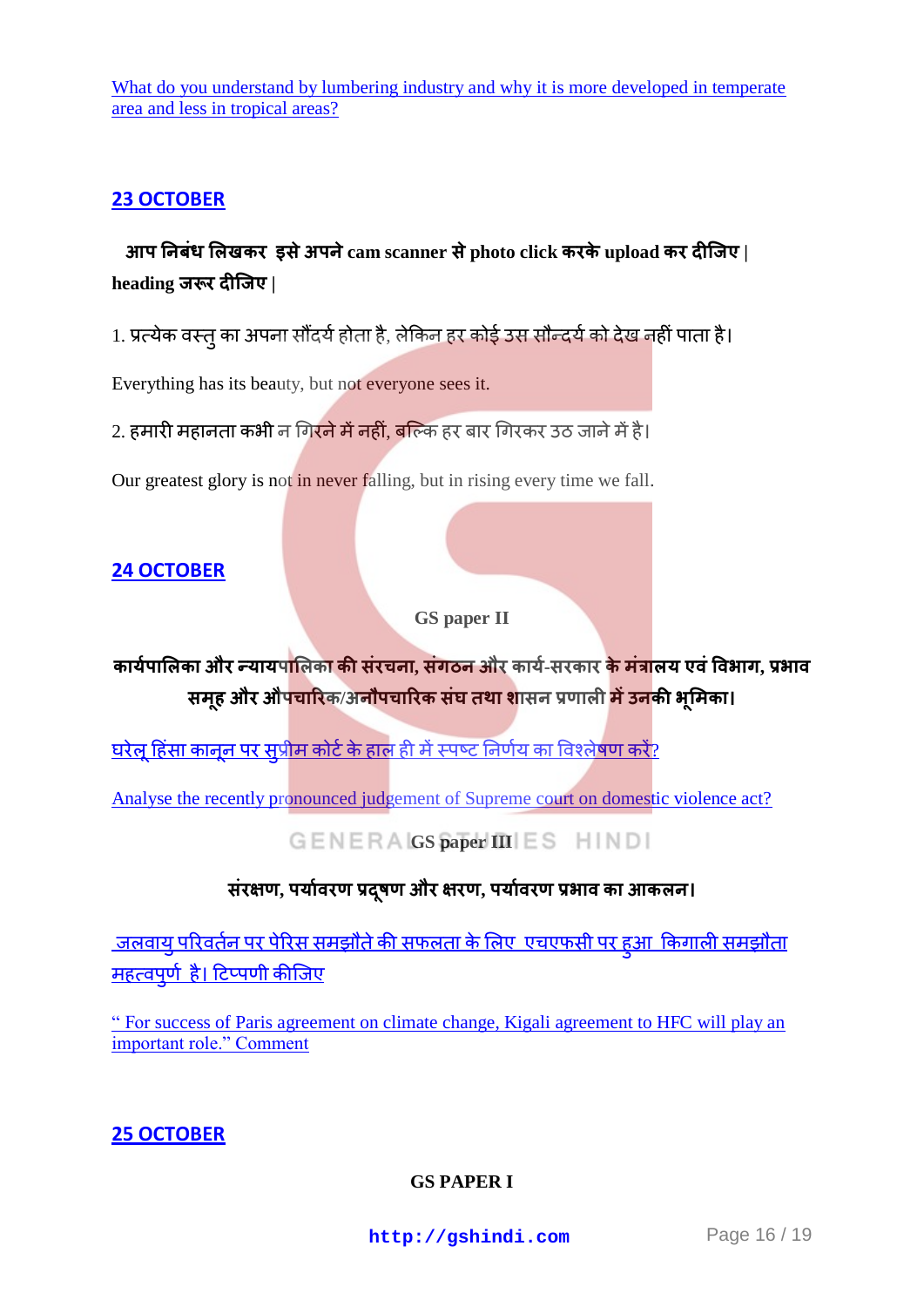## संग्राम-इसके विभिन्न चरण और देश के विभिन्न भागों से इसमें अपना योगदान देने वाले महत्वपूर्ण  **य / [य](http://gshindi.com/category/gs-paper-1/american-war-of-independence-and-india)**

<u>भारतमें ब्रिटिश साम्राज्य की जड़ें वास्तव में अमेरिका के स्वतंत्रता यद्ध में उसकी हार में नि</u>हित हैं। चर्चाकरे।

[Roots of British Empire in India actually lies in its defeat in American war of Independence.](http://gshindi.com/category/gs-paper-1/american-war-of-independence-and-india)  [Discuss.](http://gshindi.com/category/gs-paper-1/american-war-of-independence-and-india)

#### **GS PAPER II**

 **य , प र और ब म प प , इ - स - य , म ऱ, सफऱ ,**  सीमाएं और सम्भावनाएं, नागरिक चार्टर, पारदर्शिता एवं जवाबदेही और संस्थागत तथा अन्य उपाय।

<u>" एक शक्तिशाली भागीदारी उपकरण के रूप में सामाजिक अंकेक्षण की व्यापक प्रशंसा के बावजद, यह</u> वांछित परिणाम नहीं लाया गया है। " टिप्पणी करे ।

"In spite of the widespread acclaim of social audit as a powerful participatory tool, it has not brought desired results." Comment.

#### **26 [OCTOBER](http://gshindi.com/category/mains-answer-writing/25-october-mains-answer-writing)**

#### **GS PAPER III**

#### **समावेशी विकास तथा इससे उत्पन्न विषय।**

भारत में शहरों को अधिक समावेशी और सतत रहने की जगह बनाने के लिए क्या उपाय अपनाये जा सकतेहै? GENERAL STUDIES HINDI

[To make cities more inclusive and sustainable living space in India what measures could be](http://gshindi.com/category/gs-paper-3/cities-as-sustainable-living-space)  [adopted?](http://gshindi.com/category/gs-paper-3/cities-as-sustainable-living-space)

#### **Reference:**

[http://gshindi.com/category/hindu-analysis-indian-geography-social-issues/making-cities](http://gshindi.com/category/hindu-analysis-indian-geography-social-issues/making-cities-inclusiv-hindu-editorial)[inclusiv-hindu-editorial](http://gshindi.com/category/hindu-analysis-indian-geography-social-issues/making-cities-inclusiv-hindu-editorial)

#### **GS PAPER II**

## प्रतिनिधित्व अधिनियम की मुख्य विशेषताएं।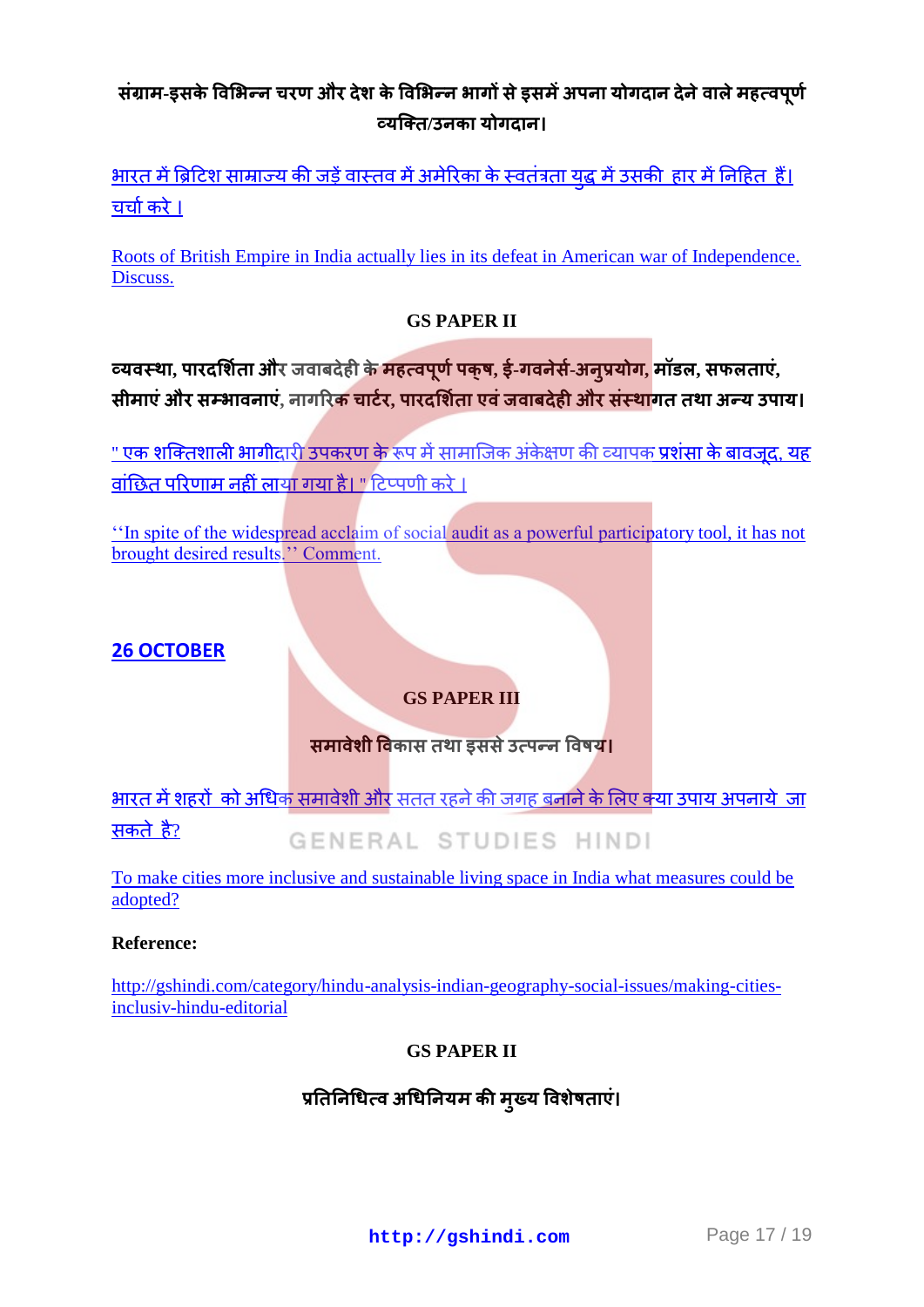<u>कैसे पैसे और बाहबल के इस्तेमाल को चनावों में नियंत्रित किया जा सकता है और जन प्रतिनिधित्व</u> अधिनियममें इस कार्य के लिए क्या प्रावधान हैं?

[How use of money and muscle power can be controlled in elections and what are the](http://gshindi.com/category/gs-paper-2/use-of-money-and-muscle-and-representation-of-peoples-act)  [necessary provision in representation of peoples act for this?](http://gshindi.com/category/gs-paper-2/use-of-money-and-muscle-and-representation-of-peoples-act)

#### **Reference:**

<http://gshindi.com/category/hindu-analysis-indian-polity/election-reforms>

## **27 [OCTOBER](http://gshindi.com/category/mains-answer-writing/27-oct-mains-answer-writing)**

#### **GS PAPER III**

## आंतरिक सुरक्षा के लिए चूनौती उत्पन्न करने वाले शासन विरोधी तत्वों <mark>की भूमिका।</mark>

<u>बाहरी राज्य और शासन विरोधी तत्व भारत की आंतरिक सरक्षा में कैसे समस्याएं पैदा कर रहे हैं?</u>

How external state and non-state actors are creating problems in India's internal security?

#### **GS PAPER I**

## **विश्व (भारत सहित) के विभिन्न भागों में प्राथमिक, दवितीयक और <mark>तृतीयक</mark> क्षेत्र के उदयोगों को** स्थापित करने के लिए जिम्मेदार कारक।

जट उदयोग की स्थापना के लिए क्या कारक जिम्मेदार हैं? यह उदयोग गिरावट पर क्यों है और उपायडसको रोकने के लिए भारत सरकार ने क्या कदम उठाए हैं?

[Q. What are the locational factors for setting of jute industry? Why this industry is on decline](http://gshindi.com/category/gs-paper-1/jute-industry-and-causes-of-decline)  [and what measures have been taken by India to check this?](http://gshindi.com/category/gs-paper-1/jute-industry-and-causes-of-decline)

#### **[28 OCTOBER](http://gshindi.com/category/mains-answer-writing/28-oct-mains-answer-writing)**

#### **GS PAPER III**

## आंतरिक सुरक्षा चूनौतियों में मीडिया और सामाजिक नेटवर्किंग साइटों की **भूमिका**

इंटरनेट आधारित सोशल मीडिया सरक्षा के लिए कैसे खतरा है. और इसके बारे में क्या किया जा सकताहै?

**[How internet-based social media could be a threat to security, and what can be done](http://gshindi.com/category/gs-paper-2/social-media-and-threat-to-national-security)  [about it?](http://gshindi.com/category/gs-paper-2/social-media-and-threat-to-national-security)**